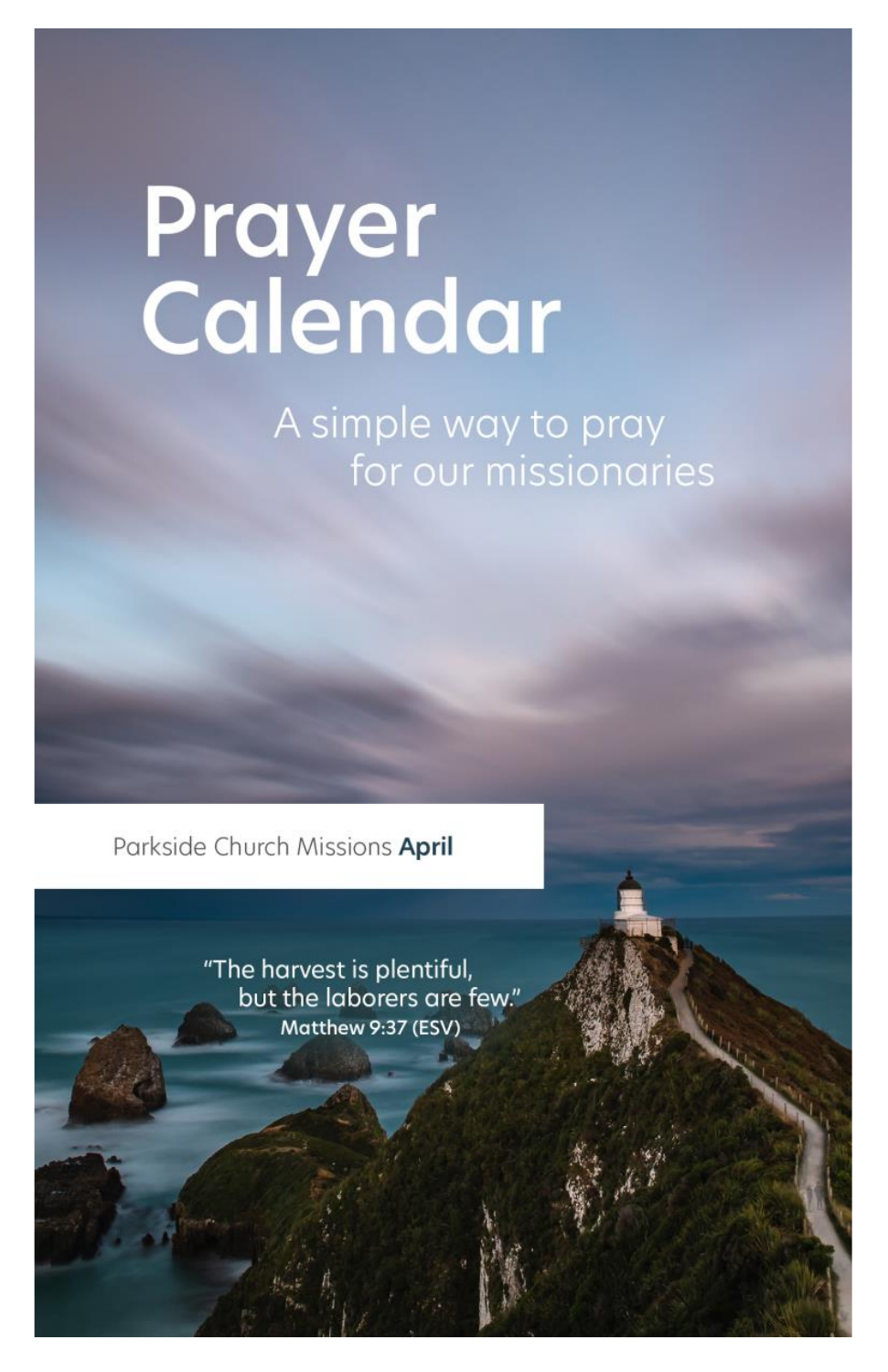# **Introduction**

### "Pray also for us…"

So states the apostle Paul in Colossians 4:3 (ESV), acknowledging a somewhat stunning reality: though the Christians to whom he was writing were separated from him physically, they could nonetheless participate in his ministry! God's people could join in God's work of taking the gospel to those who hadn't heard it simply by praying for their missionary pastor.

These realities are no less true today. As a church, Parkside has been blessed with the opportunity to support many missionaries scattered around the world, all of whom are seeking to share the Good News of Jesus with people who have yet to hear and believe it. Can we really help them, being thousands of miles and numerous time zones away? According to Paul, yes! The purpose of this missionary prayer calendar is to inform you of what is going on in certain parts of the world, and invite you to participate in the work through prayer.

The format is simple. Each day, you will find a missionary or organization that Parkside supports, along with one of their specific prayer requests. You'll also find a different country of the world and how you can best be praying for the people there.

Our hope in arranging this is that you'll know the privilege of participating in the work of the gospel, which as Paul also tells the Colossians, is bearing fruit and growing throughout the whole world. We trust that praying for the nations will increase our heart for the world, causing us to increasingly desire and work towards seeing unbelieving people of all nations become committed followers of Christ!



To see unbelieving people become committed followers of Jesus Christ.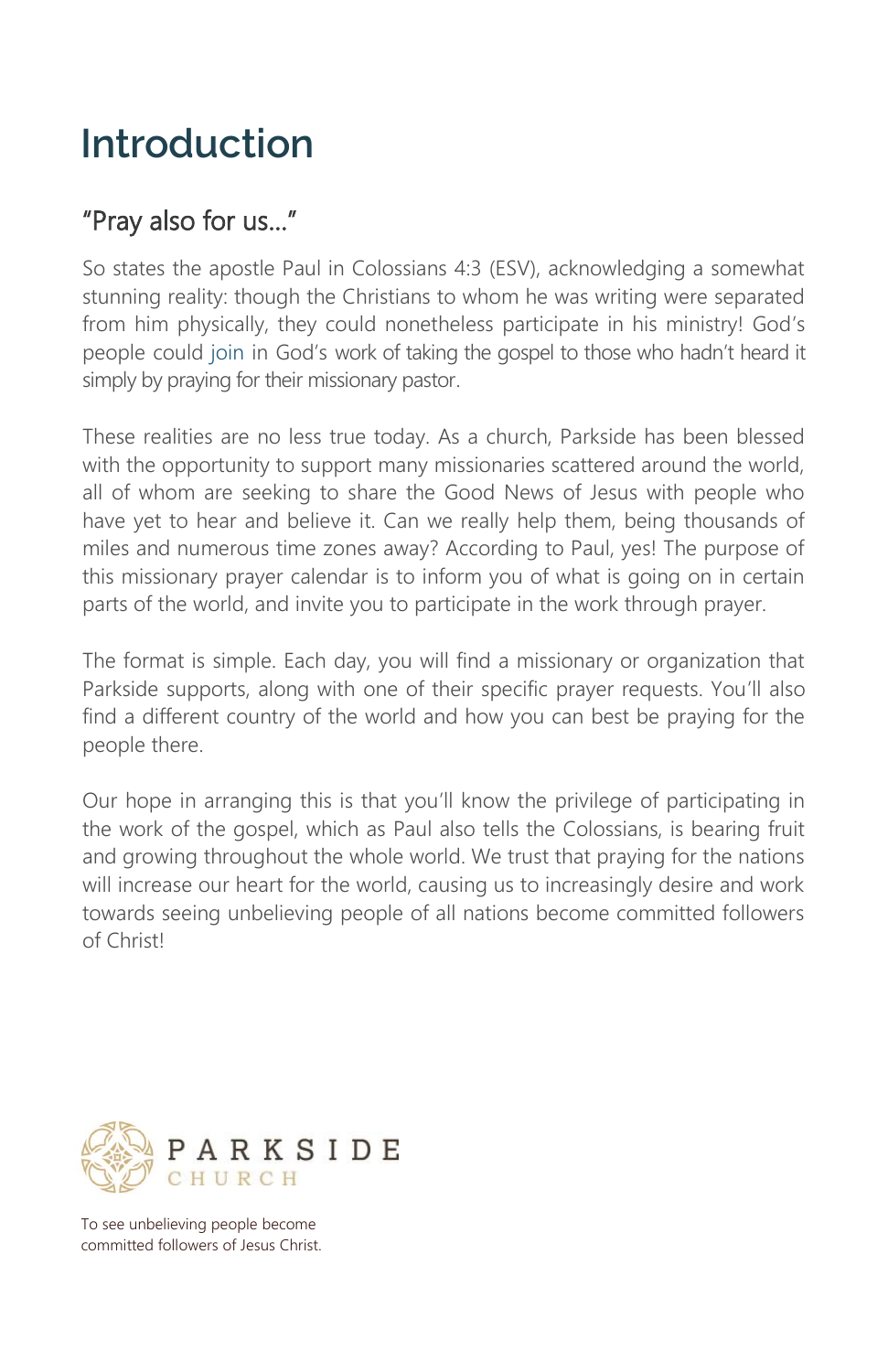# **What You Can Do**



## **Pray**

Utilize this booklet and enter into the work of our missionaries via prayer. You can also receive the daily prayer requests in your inbox by signing up for the daily devotional at parksidechurch.com/subscribe.

Join us Sunday evenings for Missions Prayer Time, online or inperson from 5:00-5:45pm in Room A207. For an online invitation, email Cliff at ciibandrews@sbcglobal.net.



### **Learn**

Increase your awareness of what God is doing among the nations by reading *Operation World* by Jason Mandryk. The prayer requests for different countries are excerpts from this book. You can pick up a copy in the bookstore.



## **Give**

Thanks to your generous giving, we were able to allocate \$2.8 million towards missions in 2019. As we look to the future, it seems there are even more opportunities for us to take the gospel to the world, and we are trusting Him for the capacity to do so.



## **Go**

Consider traveling to serve our missionaries or other partners by participating in a short-term mission trip. Watch the bulletin for details on upcoming trips.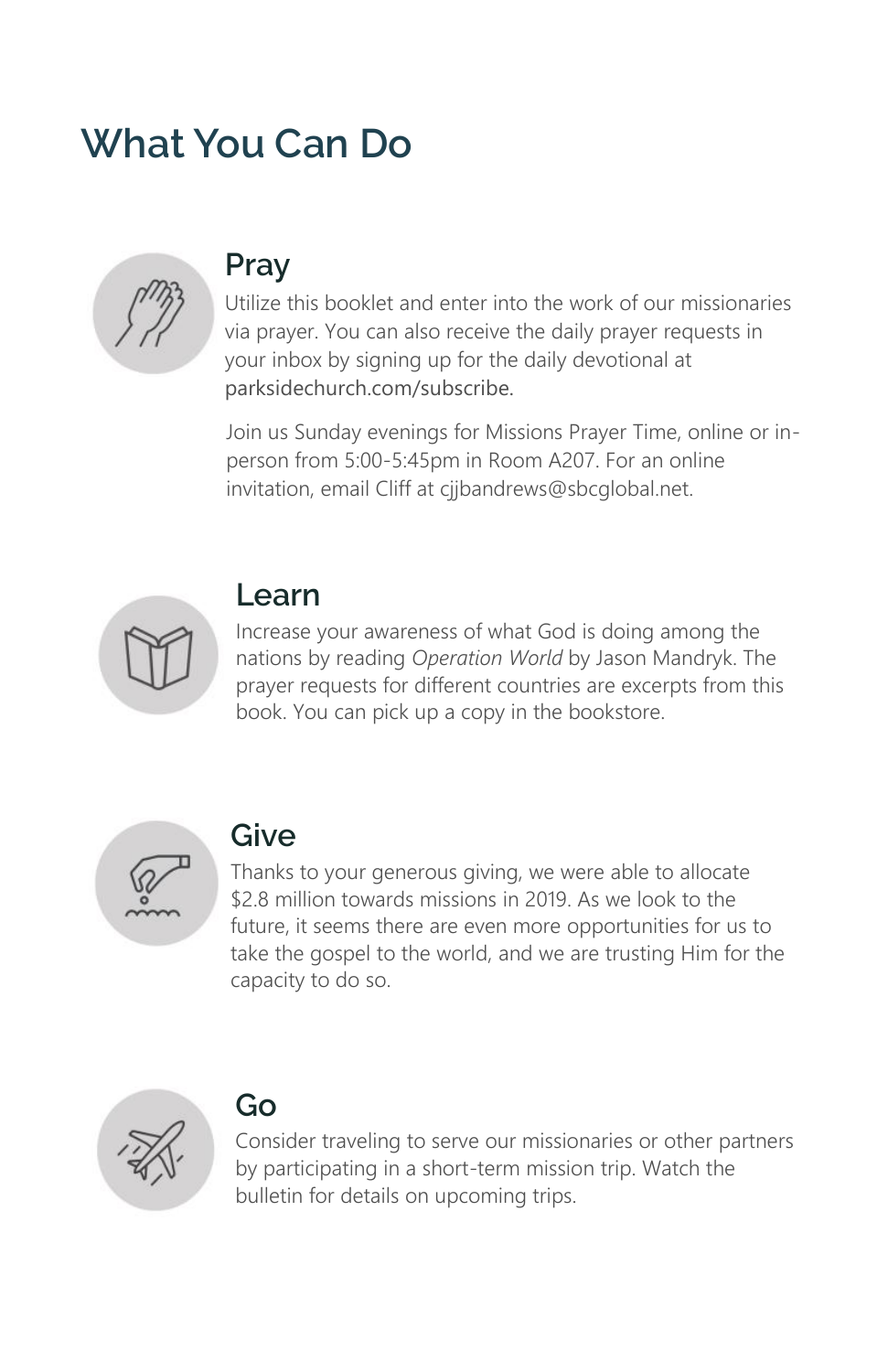# **Parkside Church Missionaries**



**Mark & Patti Bean Andy, Emily, Eric, Ernie**



**Chris & Leanne Harrington Mark, Lillia, Claire, Graham, Jude**



**Kep & Debbie James Heather, Katie, Andrew**



**Wes & Nancy Collins Elisa, Molly, Isaac**



**Andrew & Angie James Nicole, Camille, Zack**



**Mike & Joan Ross Steve, Ben, Aaron**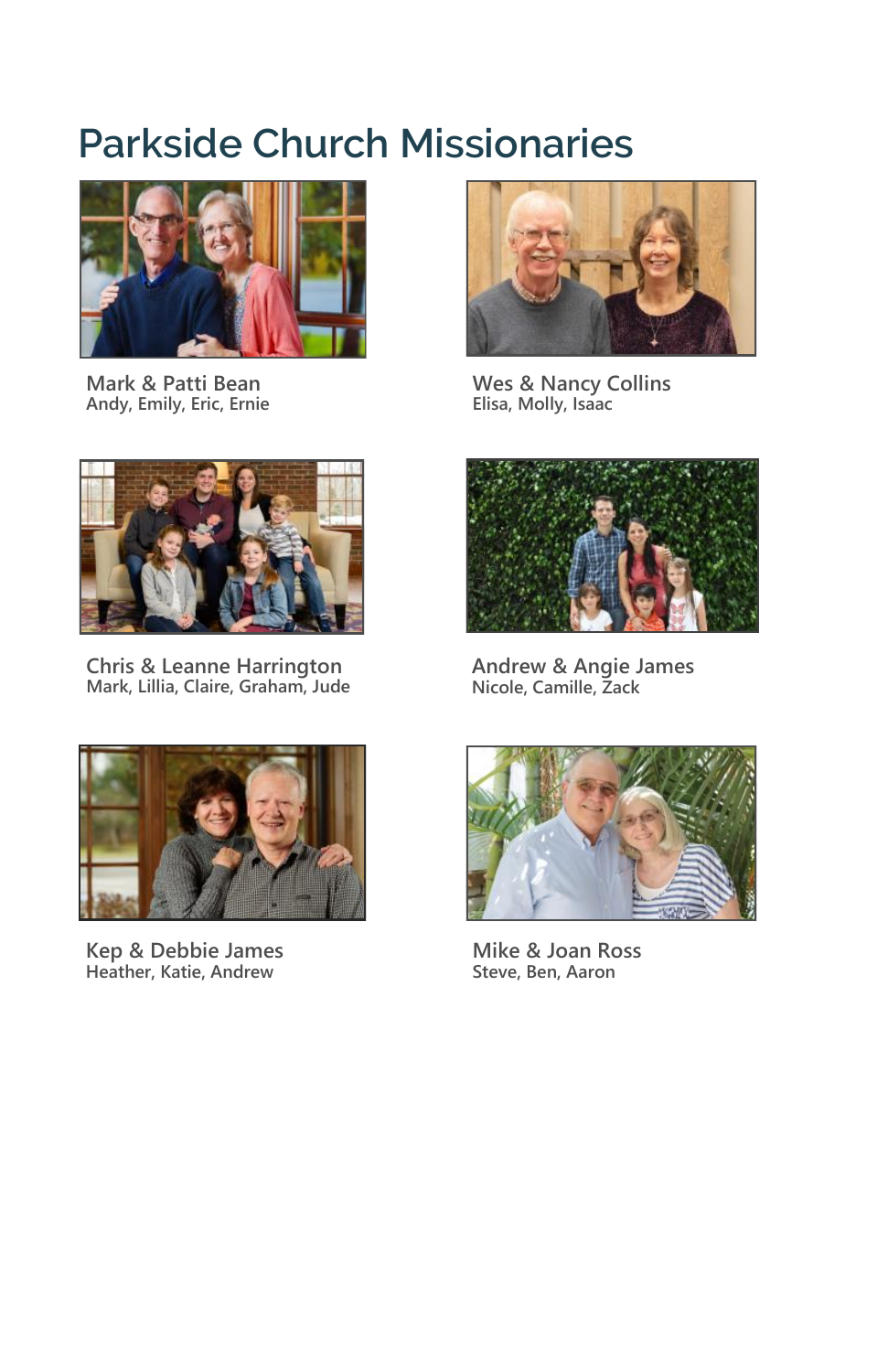

### **Mike & Joan Ross, Mexico, United States**

Thank God that Mike and Joan were able to get their COVID vaccinations. Mike will finish a trip to Mexico the first week of April and travel there again the last week of the month. Please pray that Mike will

be an encouragement to their team in Oaxaca on these trips. Pray that God will open doors for Juan Carlos to finish training to fly with MAF in Mexico. Please continue to pray that God will provide for the many people in Oaxaca with limited access to medical care during the pandemic as cases continue to increase. Thank God that critical medical flights are still happening in Mexico. Pray for Mike and Joan as they seek ways to disciple Christians in Latin America who desire to serve in worldwide missions.

**Estonia (Europe).** Population: 1,332,507 Believers: 4.9%. Genuine faith in Estonia is rare. Many have limited Christian belief, but very few follow Jesus in any meaningful way. Pray for a new vision for evangelism and revival to reawaken the nominal majority.



### **Shoreline Church, United States**

Please pray for their Good Friday and Easter services and for their pastors and elders as they seek wisdom and patience in decisions about moving forward during the pandemic. Pray also for the two missionaries

they support: Brian Walls, with Greater Cleveland Youth for Christ, as they recently launched the Deaf Teen Quest outreach and ask for wisdom as they move forward with that ministry; and Ralé Terzic in Serbia requests prayer as he continues his soccer ministry with kids in his town and the surrounding area.

**Ethiopia (Africa).** Population: 107,964,331 Believers: 19.6%. Bible translation remains a major challenge. Up to 88% of congregations use local languages in their meetings, so Bible translation is a must. Pray for wisdom in knowing which projects are priorities and pray for more nationals to become involved in them.



### **Kep & Debbie James, Bolivia**

Kep's time with Brother Philip in South Sudan and Chad and speaking at a prayer conference in Cairo went very well. Kep met with key African church leaders and wrote new curriculum for the students Brother Philip

is training to send out to plant churches throughout that region. The new curriculum is a study of Romans, John, Acts, 1 & 2 Timothy, and Hebrews—designed for self-study. Pray for all who are involved in better equipping students to spread the gospel in that part of the world.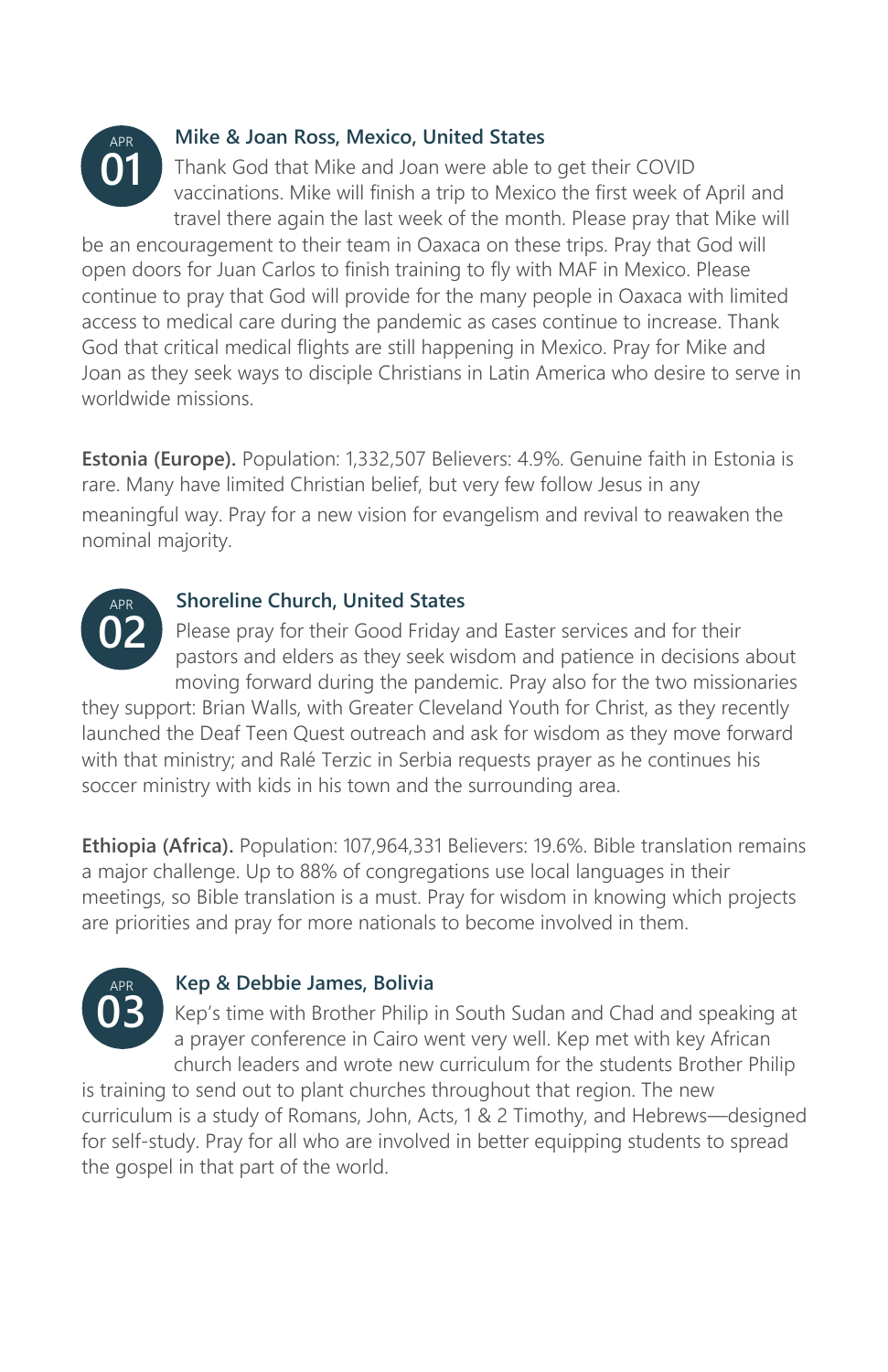**Faeroe Islands (Europe).** Population: 53,293 Believers: 28.8%. The Faeroese need revival. Pray for the Spirit to continue impacting the Church in the Faeroe Islands; pray that Christians will be wise in engaging the postmodern and secular attitudes that increasingly challenge the primacy of the Bible and Christian traditions. Pray for the Spirit to make the Faeroes truly Christian—and not just in name only. **Falkland Islands (Latin America).** Population: 3,100, Believers: 10.8%. Most of the population is very nominal in what faith they may have. Pray for a renewal of faith. Pray for believers in their witness to fellow Islanders and to fishermen, oilmen, and tourists of different nationalities who stop off in the islands.



**Indigenous Church-Planting Organization in Arab & Muslim Countries** Praise God for answered prayer in providing 100,000 donated Bibles! Pray that the Bibles make it safely to Kenya and then to South Sudan. In March, 225 people gathered in Egypt for an intense time of prayer, fasting, and

worship for God's work in Egypt and the Arab world, and for the sending out of new workers into the plentiful harvest fields. Pray that those who attended the prayer conference continue to pray and uphold the work of this ministry. Pray for ministry director Brother Philip and his wife to fully recover from malaria and COVID-19.

Fiji (Pacific). Population: 887,759 Believers: 25.2%. There are many claims of great revival in Fiji, and there is undeniable fruit of God at work in remarkable ways, as individuals, communities, and even the environment see transformation. Some specific areas that warrant prayer: unity, leadership training for the many churches, and mission vision. Pray for existing missions and for a greater future of Fijian missionary investment. **French Guiana (Latin America).** Population: 291,714, Believers: 4.5%. The most responsive peoples are Haitians, Antilleans, Hmong, Amerindian tribal people, Brazilians, and the interior bush tribes (Maroon). Pray for a cooperative spirit among evangelicals and for continued unifying influence, especially among ministers.



### **Matt (& Laura) Pheneger, Ambassadors Football, United States**

Ambassadors Football greatly values its relationship with churches, which is one of the reasons they partner with churches like Parkside for their summer soccer camps. This time of pandemic has allowed them to

connect with partner churches, plan and pray with them, and develop resources that can be used around the world. They are excited by the people that the Lord has provided to be involved in these projects and the potential of these resources to bring the Word of God to many. Pray for continued wisdom and direction for Ambassadors Football in 2021.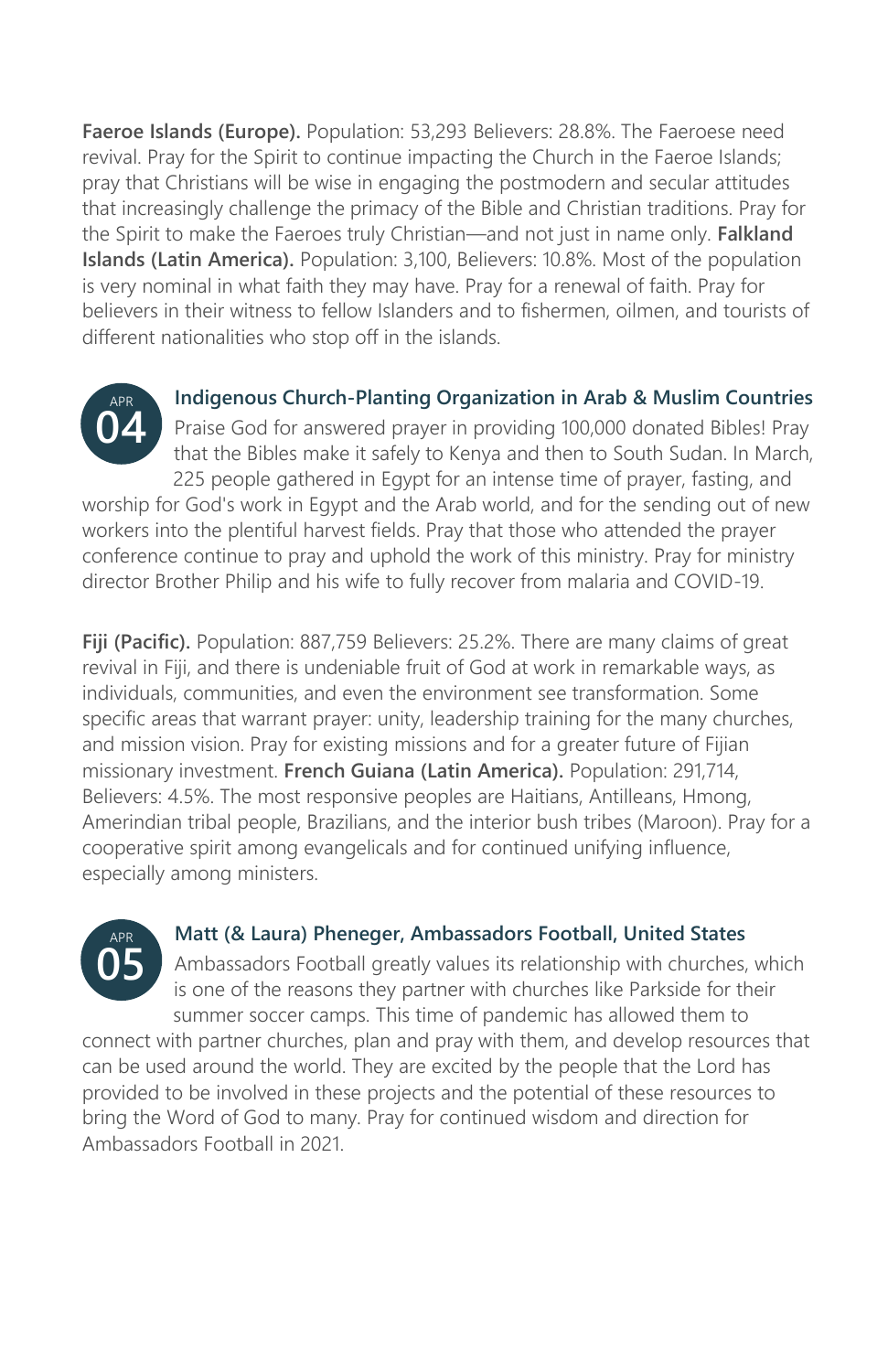**Finland (Europe).** Population: 5,495,753, Believers: 12.1%. Humanism, secularism, and materialism have strangleholds on most Finns. While the majority look favorably upon the Church's social work, only 8% of Finns attend any kind of religious service monthly or more. Spirituality has more or less become privatized. The last revival occurred during the 1960s. Interest in spiritual things offers some hope, but Islam and fringe religious movements are currently the fastest growing. Pray for a spiritual breakthrough that will cause people to seek the Lord.



### **Amy Cottle, Thailand**

The university put a limit on the number of students who could go to the center in March, which created a smaller and more intimate environment for sharing the gospel. Praise the Lord that all the seniors heard the story

of God's plan from Genesis to Jesus before they left for their internships! Pray that God will use what the students learned to grow his Kingdom in Thailand. Praise the Lord that Amy will be able to return to the U.S. on April 15 for four months. Pray that she will be able to get all the necessary tests and paperwork for smooth, safe travel.

**France (Europe).** Population: 64,930,944, Believers: 1.0%. Most French have a profound ignorance of, or indifference to, the gospel—many having never meaningfully encountered it. Yet, the relativism of postmodernity has generated acute emptiness and existential angst; as many have noted, this in turn has created a spiritual hunger that has grown rapidly in recent years. Pray that such hunger might overcome the suspicion toward religion. Pray that Christians would be prepared to patiently and relationally share Jesus with those who seek.



### **E & J, Missionaries in Training, United States**

One of the ladies hired to teach the wives Arabic is no longer available. Pray that God would provide a replacement and additional teachers so that language learning can continue. A window of opportunity has opened for

the leaders of their team to get back into their country of service. This is exciting because the borders have been closed for a long time! Ask that the way would be cleared for them to go and that restrictions would lift for E & J to go as well!

**French Polynesia (Pacific).** Population: 304,378 Believers: 7.2%. Those with a vital personal faith are now rare. As a result, there is a reversion to the bondage of pagan occultism and a multiplication of syncretistic and foreign sects, especially two forms of Mormonism. Pray for a spiritual revolution. **Gibraltar (Europe).** Population: 31,582, Believers: 2.9%. There is a need for unity among believers in different and diverse small groups of churches, most of which came into being out of the mainline denominations. Pray for further evangelical growth and for revival among the mainline majority churches.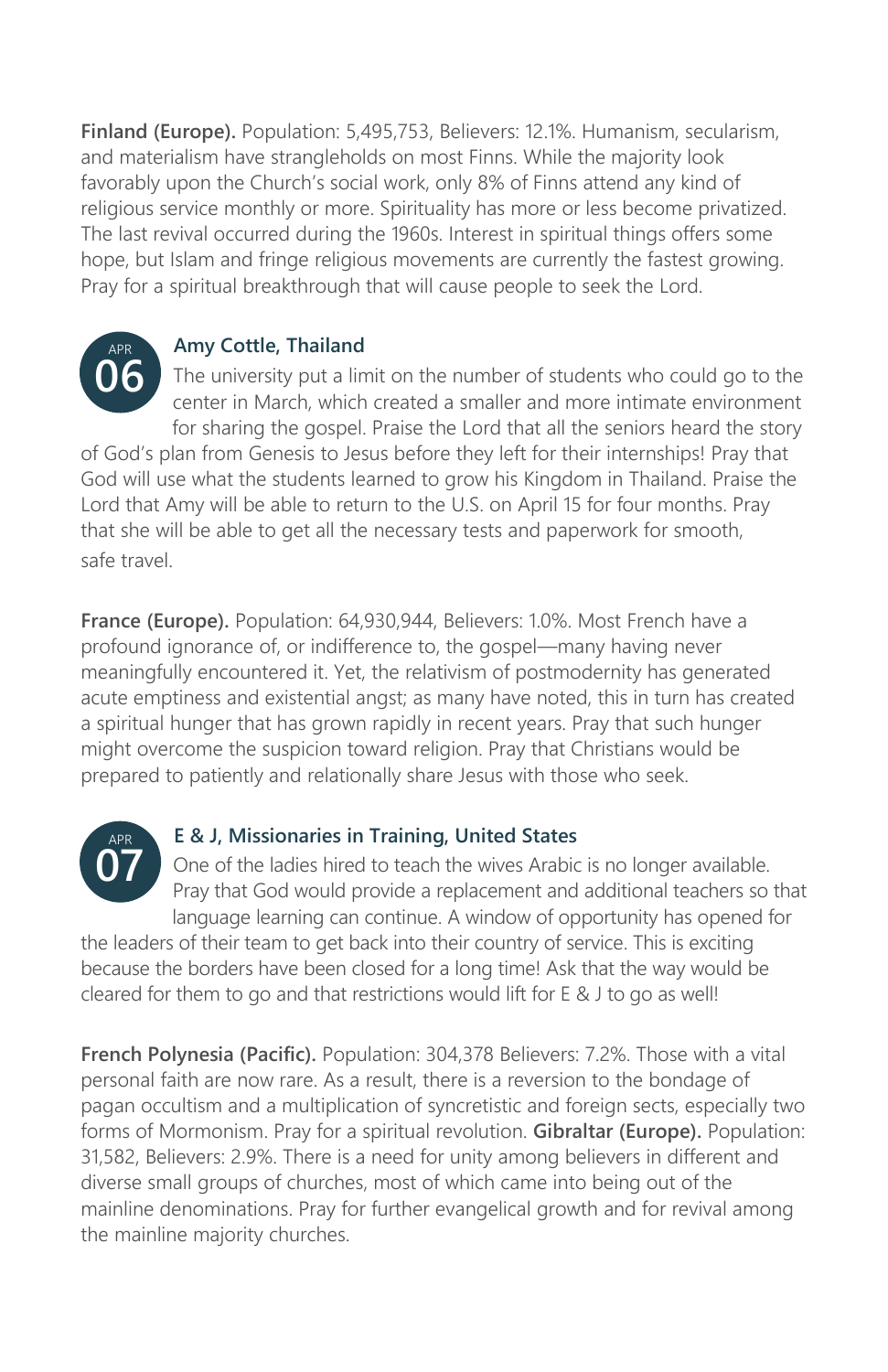

APR

### **Andrew & Angie James, Uruguay**

Andrew and Angie are thankful for our prayers for them and their ministry. Please pray for their family to keep their relationship with Christ the main priority in midst of the busyness of ministry. As the

children begin a new school year, pray for them as they interact with non-believing classmates.

**Gabon (Africa).** Population: 1,779,155, Believers: 12.7%. Prosperity teaching is a foreign element that has made rapid inroads into the Gabonese Church. In a poverty-stricken country, such promises of health and wealth are met with great hope, but generally only the pastor sees any prosperity. Pray for responsible teaching that gives Gabonese believers true hope and enables them to find responsible and biblical ways out of poverty.

### **Emily (& Blake) Ackerson, Bridges International, United States**

This month all the Bridges team leaders will gather for a virtual conference. Pray they would be deeply refreshed and encouraged by the Lord during this time as they lead on their respective campuses and faithfully connect with students during these challenging times. Blake has continued to connect with a former Chinese PhD student who became a believer right before returning home. He has found that it is very hard to follow Jesus in his home country. Pray that God would connect him with other believers there and give him the strength and courage to follow him. Pray that God will allow Blake's team to build partnering relationships with churches who desire to reach international students with the gospel. Praise God for answering prayer for Emily's recovery. She is experiencing significant improvement through specialized physical therapy. **09**

**The Gambia (Africa).** Population: 2,227,413, Believers: 0.8%. Young people have flocked to Banjul (the capital) and are increasingly subject to Western culture at the expense of their traditional values. Pray that God would raise up a new generation of Christian young people who will lead their peers into a lifestyle of godliness.



### **Johannes (& Mathapelo) Thaele, South Africa**

As the winter season is arriving in South Africa, Johannes is thankful that the vaccine has been effective, and the pandemic is at level one. Pray that the junior boys and girls who are being promoted to their youth

department this month will become more committed followers of Jesus Christ. Johannes is thankful for the helpers who are doing great work with the children in the Good News Club. Pray they stay committed to doing God's work and that they will not get tired. Also, pray that the message of Jesus Christ would reach the hearts and change the lives of the children attending camp in April. Pray for God's protection over the Thaele family.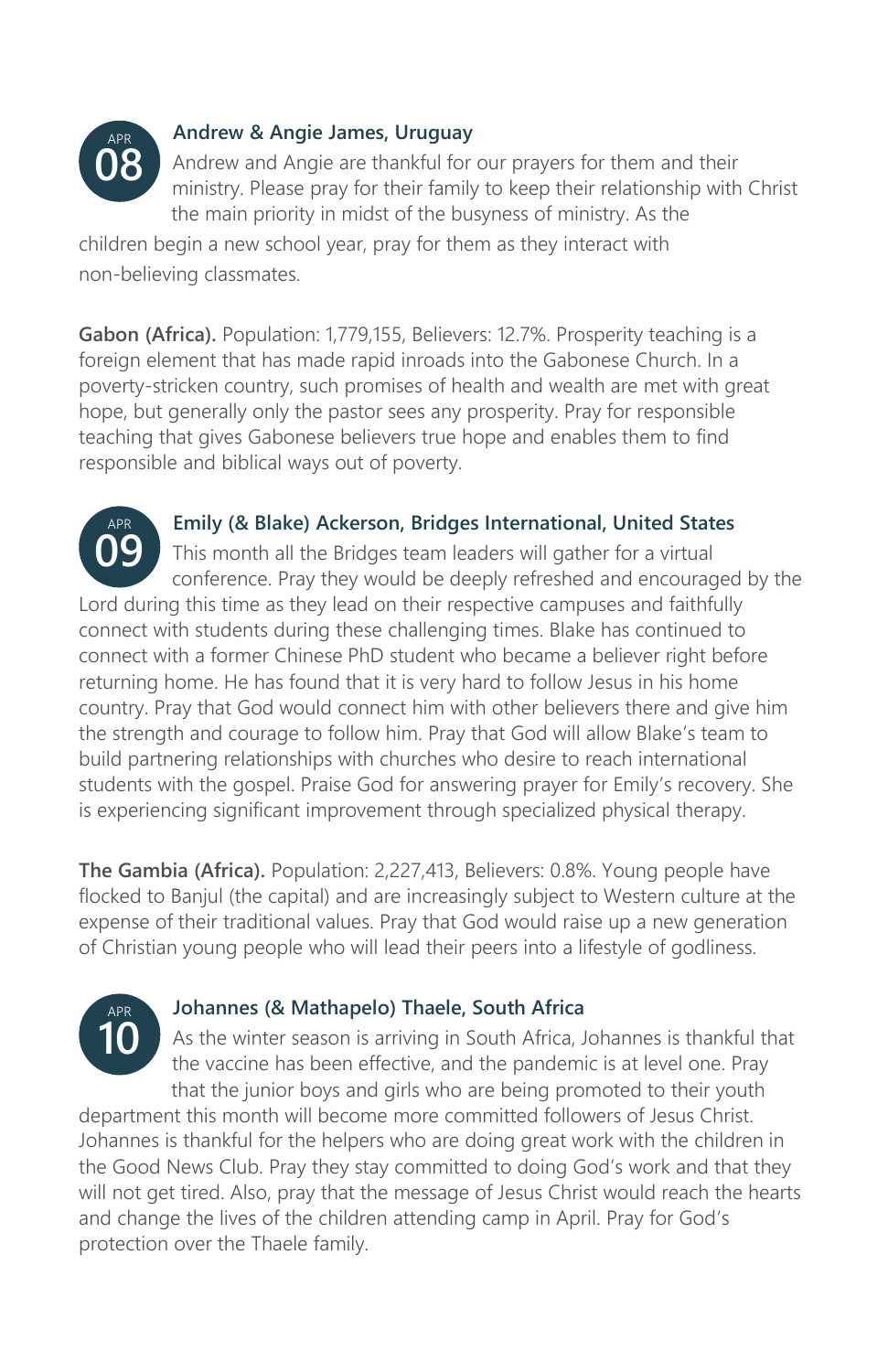**Georgia (Asia).** Population: 3,982,461, Believers: 1.5%. The small but deeply divided evangelical community has taken significant steps toward unity and collaboration. Evangelical leaders across several denominations and ministries met in fellowship, committing to defend biblical values and to promote religious freedom within Georgia. Pray for a greater willingness among all churches to put aside their own plans and to work together for the benefit of the Kingdom of Jesus Christ.



### **Truth For Life, United States**

Please ask the Lord to bring Truth For Life needed team members in both Information technology and customer service. Pray that God will lead the right people to serve in these essential roles. Thank the Lord for

blessing Truth For Life with a dedicated and faithful team of volunteers. Pray that God will strengthen their faith and draw them closer to Christ Jesus as they generously serve the ministry.

**Germany (Europe).** Population: 80,422, 308, Believers: 2.1%. Theological education was a major cause of decline in the national Church because the unchallenged monopoly of state-endorsed academic training and the continued influence of higher criticism undermined confidence in God's Word. Pray for more professors who openly proclaim the truth in these institutions and pray for greater numbers of evangelical students in what used to be spiritual morgues. Pray also for the many Bible colleges, seminaries, and training institutions that retain a closer adherence to biblical truth; pray that effective and practical ministry training might also occur.



### **Equipping Servants International (ESI), Argentina, Bolivia, Brazil, Chile, Colombia, Ecuador, Guatemala, Mexico, Paraguay, Peru, Spain, Sweden, Switzerland, Uruguay, Venezuela**

Pray for the 2,200 ESI participants in 175 groups meeting in 15 countries. Pray that the participants will grow in their commitment to honor Christ by being true to the Scriptures with the gospel at the center.

**Ghana (Africa).** Population: 29,567,415, Believers: 24.2%. Christianity has long been established in the south. About 63% of Ghanaians call themselves Christian, but many have only a tenuous link to a church, and attendance figures rarely top 10%. Pray that the true gospel may shine into the hearts of those who call themselves Christian but who are not born from above. Pray for a decisive break from all fetishism and occult bondages, and that true liberty in Jesus is found.



### **Health For Her Cleveland, United States**

Pray for more opportunities for spiritual conversations with patients at their clinic in South Euclid and that hearts of these patients would turn from a culture of death to life in Christ. Pray for additional staff that is

needed at the clinic. Also, pray for wisdom for the Human Coalition executive team as they make decisions for ongoing plans for 2021.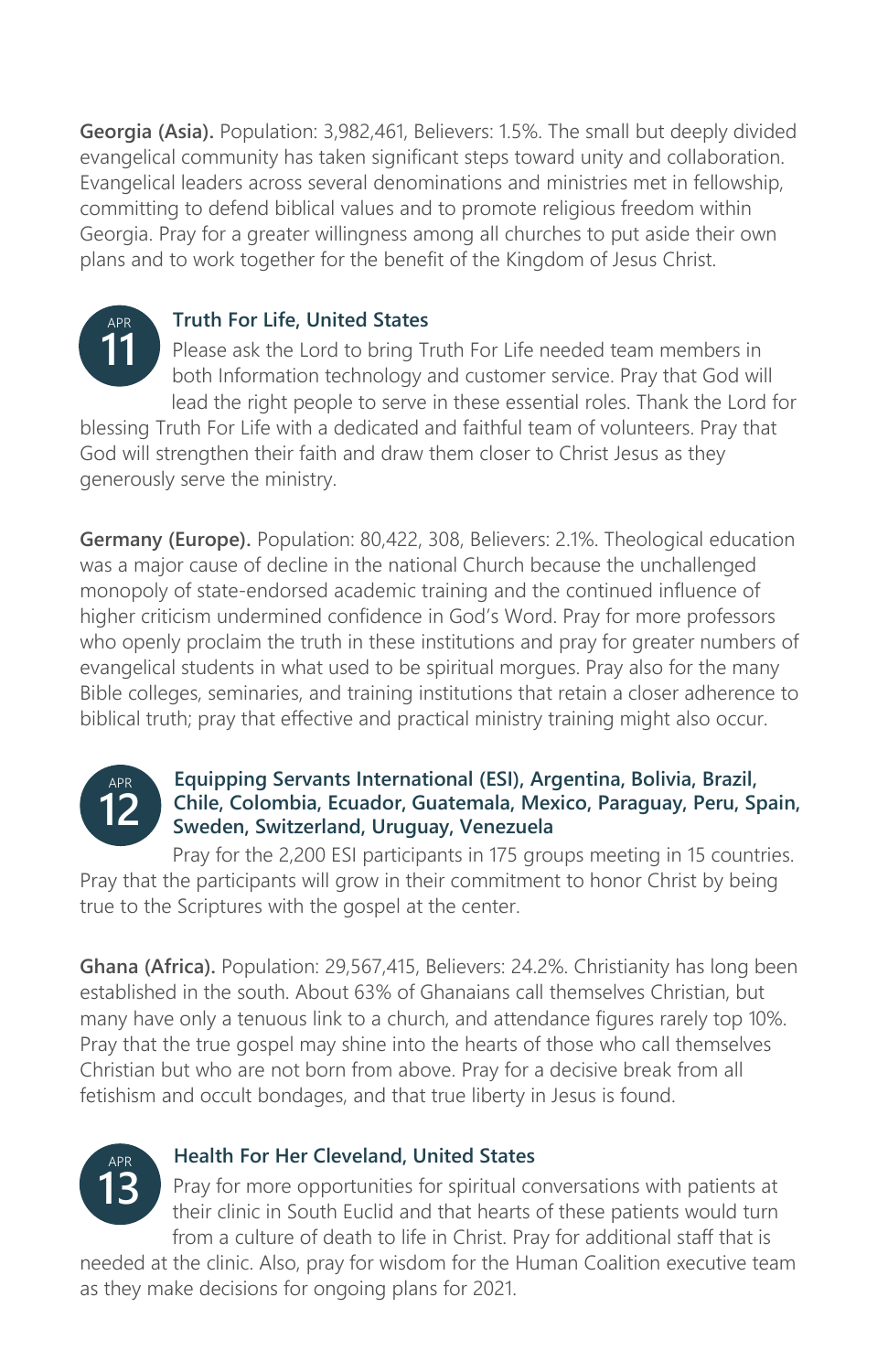**Greece (Europe).** Population: 11,283,784, Believers: 0.4%. Evangelism and discipleship remain the real needs in reaching Greece. Short-term ministries spread the gospel to many, but to have a lasting impact, a longer-term presence is needed. Pray that national churches might develop in the areas of prayer, outreach, and church planting.



### **Chris & Leanne Harrington, Japan**

It was sobering for Chris and Leanne as they listened to stories about the triple disaster that took place in Japan 10 years ago. Christians were able to show God's love in a very tangible way to the community after the earthquake that caused a tsunami and a nuclear power plant accident, and many people opened their hearts to hear about Jesus for the first time. Please pray that the memory of the kindness of God's people after the disaster would linger and soften hearts to receive the gospel. After the 3.11.11 disaster, KIZUNA House was built by a Buddhist NPO. It was a small, stand-alone building that was a safe place

for kids in the community to "hang out," and offered meals to lower income children once a month. It closed at the end of March. Its absence will be greatly felt. Some influential people in the community have encouraged them (the church plant) to pursue taking it over! Please pray for God's clear guidance as they explore this idea.

**Greenland (North America).** Population: 57,130, Believers: 4.7%. Indigenous believers and forms of church are growing. With input from faithful Caucasian missionaries and indigenous Christian leaders, the Greenlandic Church is expressing itself in ways that are culturally compelling as well as biblical. Pray that the unique worldview and culture of the Inuit people might be made complete in Christ. **Grenada (Caribbean).** Population: 108,393, Believers: 19.6%. The devastation of hurricanes in 2004 and 2005 is still felt. Although fewer than 40 were killed, 90% of the nation's buildings were destroyed, and the agriculture and tourism sectors were virtually annihilated. Both sectors have been rebuilt, but the nation is deeply in debt as a result. Pray for ways to recover from this debt and to protect from such scale of damage in the future; and above all, pray for dependence on God rather than on material things.



### **Parkside Green, United States**

Join them in thanking the Lord for the privilege of celebrating Easter this year with worship together in-person. They also thank the Lord that after two decades in ministry, Pastor Adam will enjoy a much-needed

sabbatical. Please pray that God will grant Adam and his family a time of physical rest, spiritual growth, and refreshment for the years ahead in ministry. Pray also that the Lord will work powerfully in the congregation this summer as godly preachers lead them through the book of James. Lastly, please intercede for God to accomplish his purposes through the missionaries they support in Dubai and in Uganda.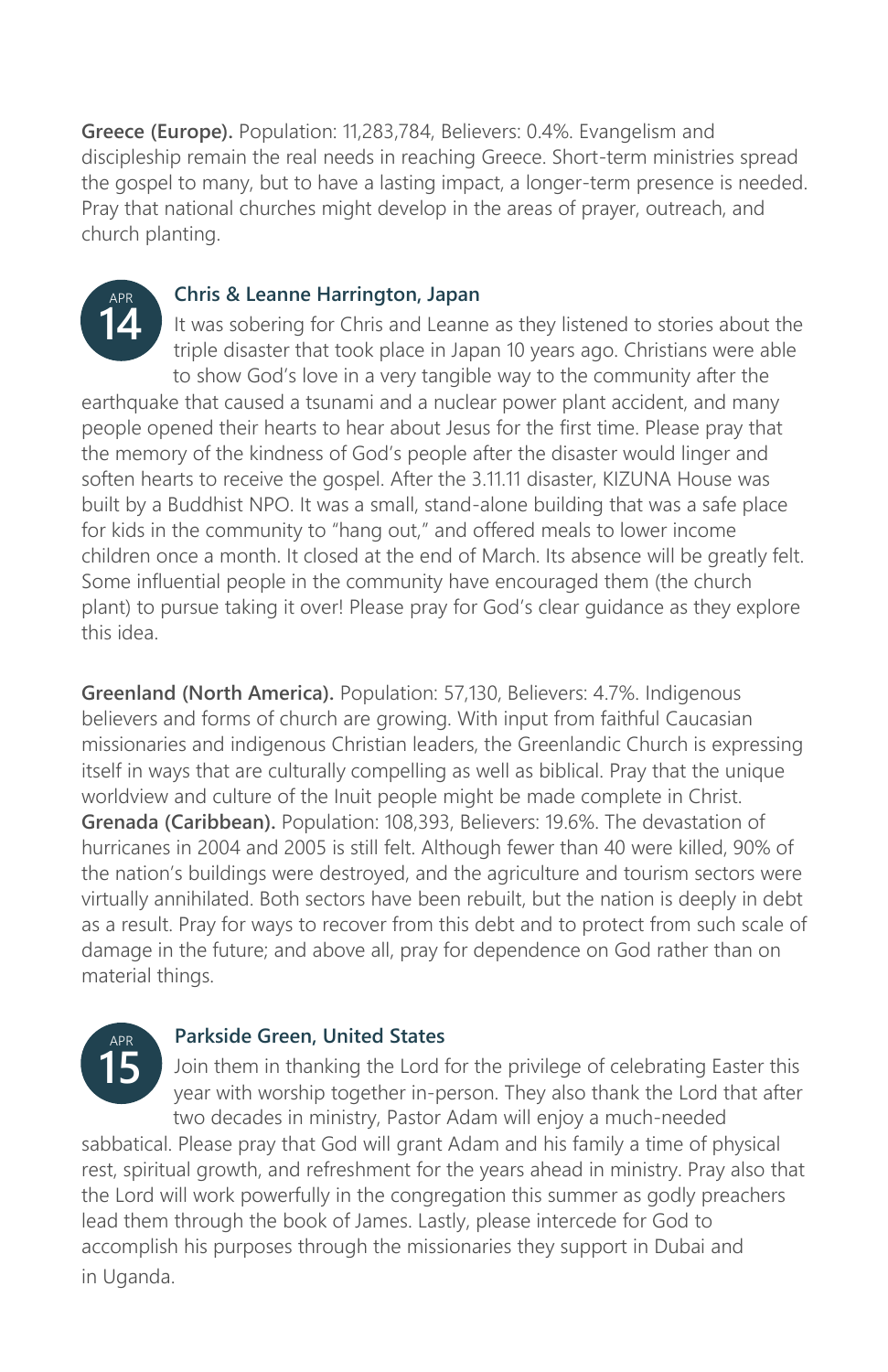**Guadeloupe (Caribbean).** Population: 483,814. Believers: 4.3%. Christianity is a cultural veneer for most. The rapid growth of sects and evangelical groups highlights the spiritual emptiness. Occultism and magic are widespread influences. Pray for the Holy Spirit to convict of sin and bring many to true repentance. **Guam (Pacific).** Population: 201,438, Believers: 14.2%. The influx of US culture, with all its pros and cons, has irrevocably shaped Guam. There is an increasing presence of wealth and tourism, but also gambling, substance abuse, and prostitution/sex trafficking. With the American military presence increasing on the island, these issues will only intensify in the future. Pray for biblical righteousness to shape Guam's society and public life.



### **Edgar (& Lety) Rivera and Neri (& Karina) Rivera, Mexico**

Pray that God would give Edgar wisdom in directing the Mission Aviation Fellowship (MAF) work in Mexico. Pray that new opportunities brought about by COVID-19 will result in people understanding the gospel. Pray for

Edgar's son, Juan, and his wife, Amy, as Juan begins training to be a missionary pilot. Please continue to pray for healing for Edgar's back. Pray that Neri will have wisdom as he encourages several Equipping Servants (ESI) groups through this time of social restriction. Pray that the church plant will continue to grow and that many opportunities would arise to share the Good News. Praise God that all the biopsies from Karina's surgery came back benign! Pray for effective follow up for Karina as she heals. Pray that God would continue to bless his Word as it is proclaimed in Tapachula.

**Guatemala (Latin America).** Population: 18,091,326, Believers: 24.4%. Leadership training is a key issue, but a solid foundation has been laid. Pray especially for effective ways to train leaders of poorer rural churches. Pray also that pastors and leaders would demonstrate Christ-like humility and graciousness and rise above petty divisions, pride, and carnality.



### **Scranton Road Bible Church, United States**

Thank God that the new discipleship program for parents and teens has already seen the Lord at work in lives through the study. Pray for those who are planning to be baptized this spring and for several new

believers who will be participating in their baptism class. Continue to pray that the Lord would raise up men to be trained for future eldership. As ministries reopen, pray for God's blessing. Pray for them as they consider whether to hire a summer intern to benefit the ministries.

**Guinea (Africa).** Population: 13,467,039, Believers: 0.7%. The Church suffered serious numerical setbacks in the late 1990s and 2000s. Some established denominations shrank significantly, and evangelism and church planting slowed probably largely due to nominal Christians falling away. Pray for believers who will persevere and pray against the enemy who seeks to destroy these young and weak Christians before they can grow.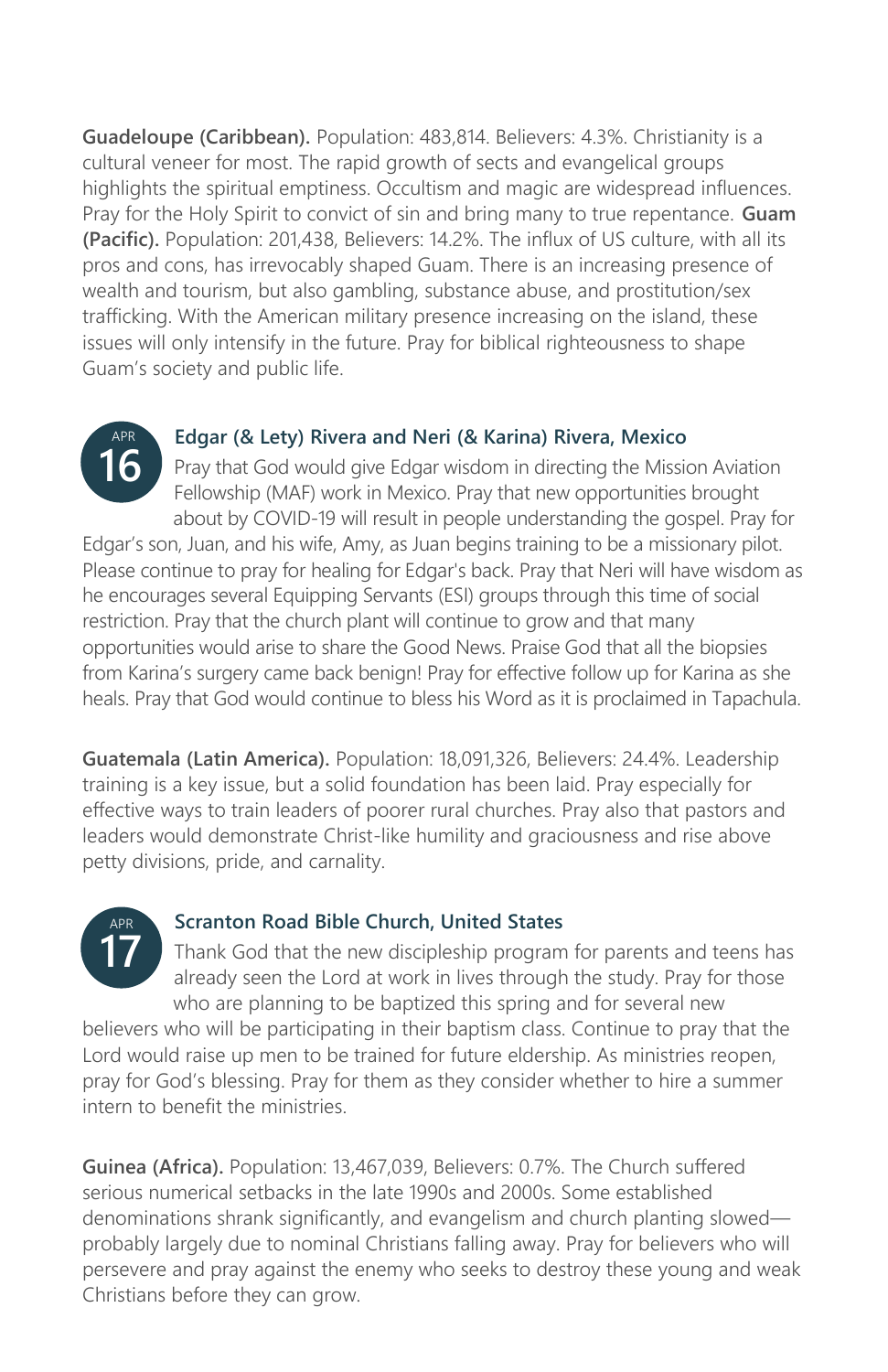# **The Gospel to the Ends of the Earth**

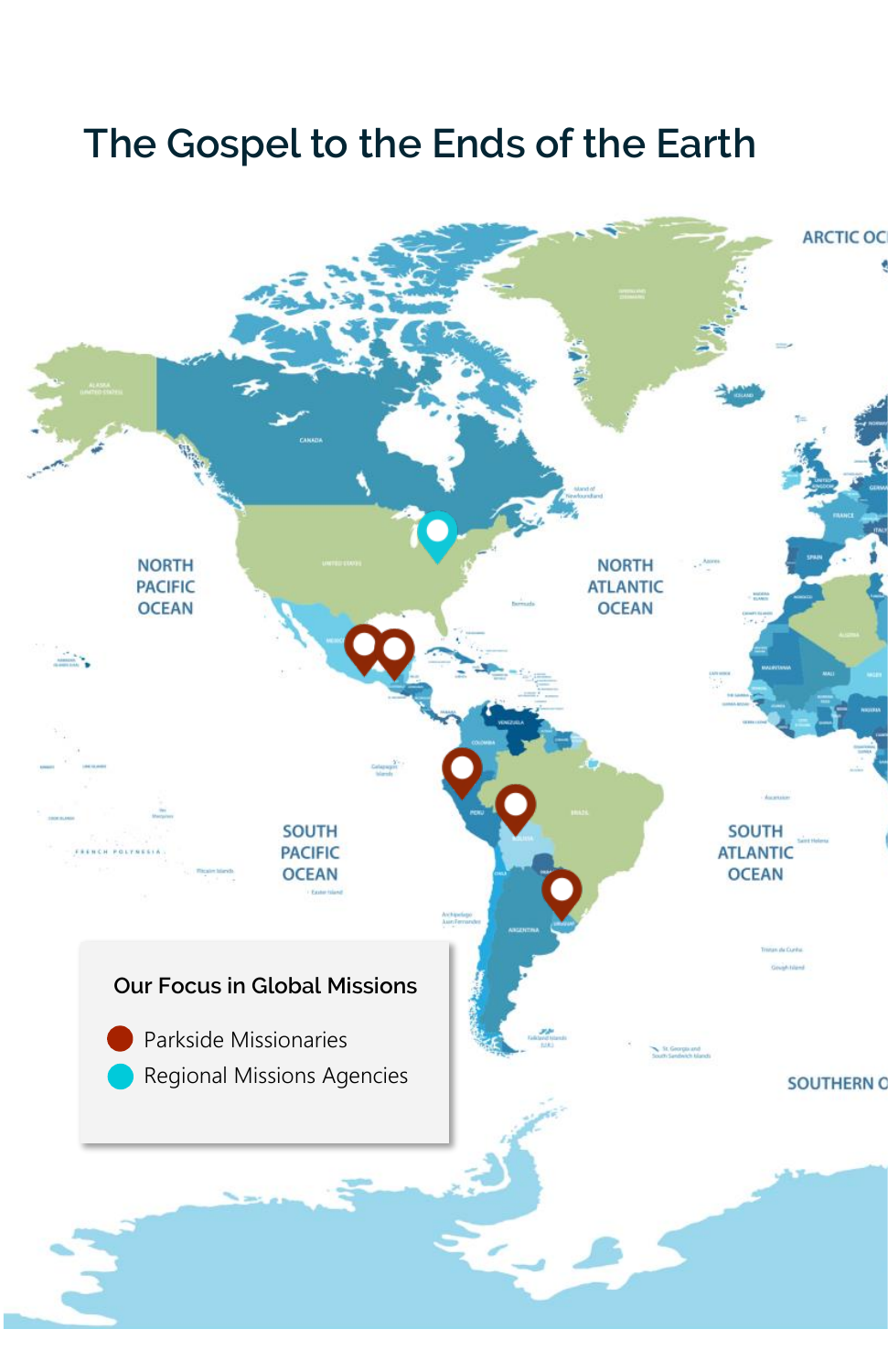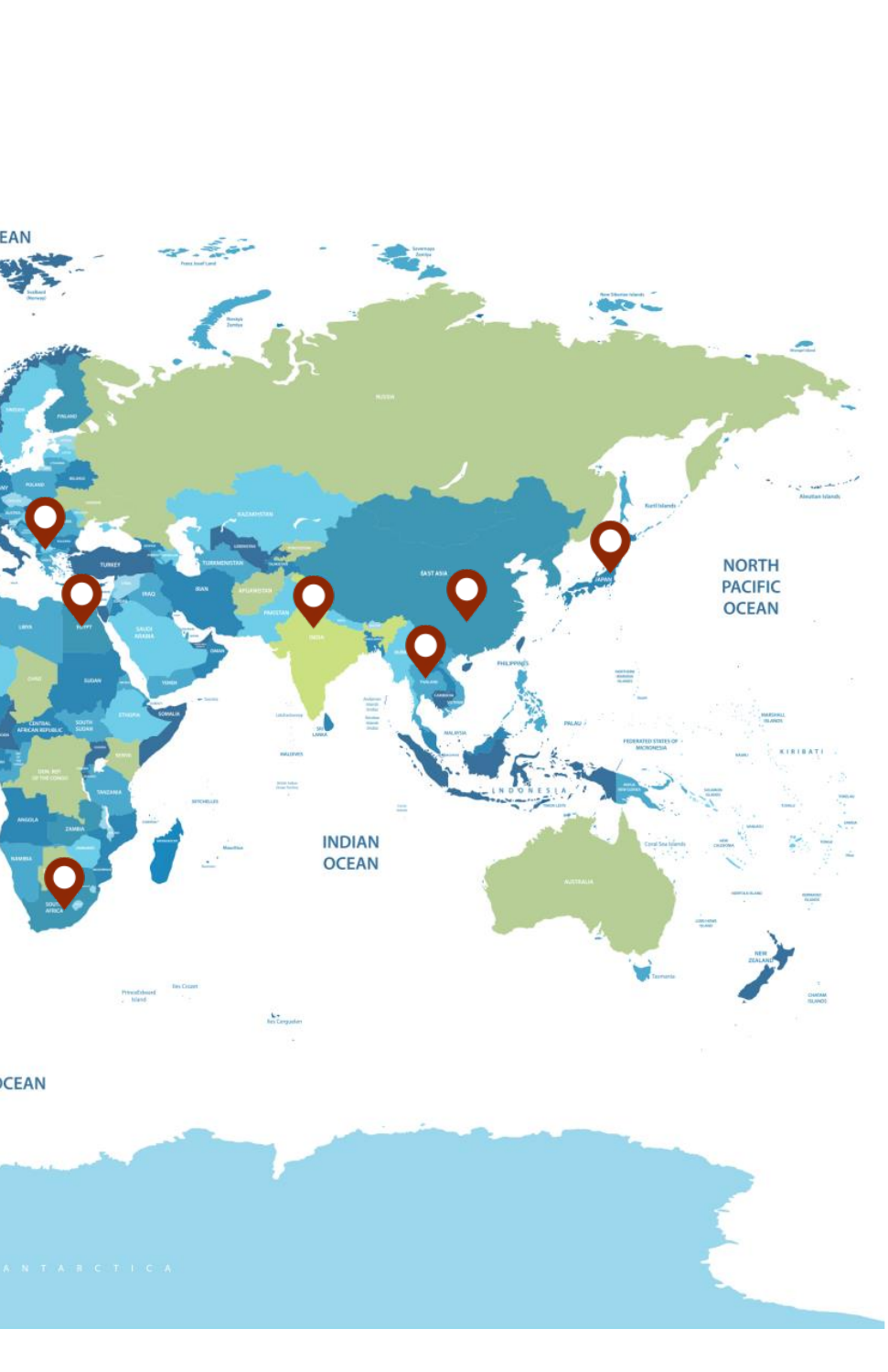# AN UPDATE FROM **ANDREW & ANGIE JAMES**



Dear Parkside Family,

We were very thankful to have had the opportunity to be back in the U.S. for "home assignment" earlier this year. It was great to reconnect with friends and family, and to have some time to renew our strength.

We arrived back in Uruguay in mid-February and have since been resuming life and ministry routines. School started back up for the kids in March. They have been attending school two to three days a week and working from home the remaining days as part of a hybrid modality during the pandemic.

We are thankful that the church managed well in our absence, as the team covered various responsibilities during our time away. Now that we are back, we are starting a new series on Genesis, which will most likely take us through the rest of this year and possibly into 2022. We have also been working to reopen some of the ministries which were closed during the Uruguayan summer, such as small groups and the youth group. We are looking forward to everything God will do this year.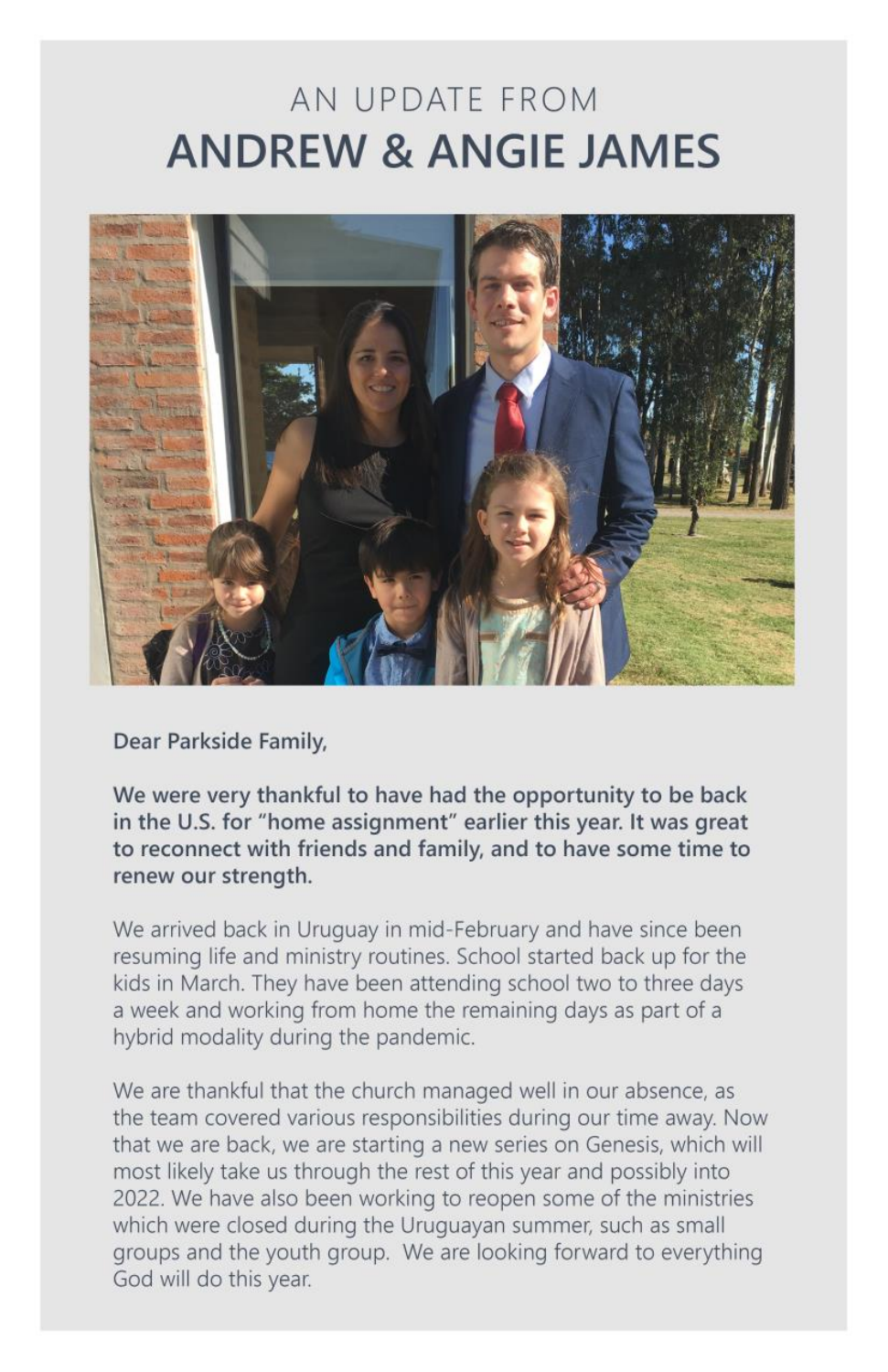Though we have now been in Uruguay for over four years, we continue to learn much about the culture. This year, I (Andrew) have been trying to be more intentional asking people questions which will help me understand their worldview and give me the opportunity to engage with them in conversation about Christ.

One of the things that has really struck me since engaging in these conversations is the relative lack of interest and thought put into matters of the faith and/or worldview. I initially thought that as I asked people about their beliefs, I would encounter people with well-thought-out objections to the Christian faith and/or wellthought-out arguments in favor of their respective beliefs. Instead, I found that, generally speaking, people don't even bother to think about these issues at all. They simply assume that, if God exists, he will eventually take them with Him to heaven because, after all, "they are not that bad to go anywhere else."

Today we were reading Psalms as a family. We came to the part where it talks about the importance of learning to number our days that we may bring wisdom to our lives and live in the fear of the Lord. Here in Uruguay, people don't know the fear of the Lord. They live under the illusion that life is long and that there is no need to think about their standing before God. One of the things we pray for Uruguay is that God would touch peoples' lives so that they may understand the brevity of life, and that this would lead them to prepare for the day when they will stand in the presence of God.

Thank you for your partnership in the gospel,

### THE JAMES FAMILY



Opposite Page: The James family (left to right): Camille, Angie, Zack, Andrew, Nicole. Above: Andrew and Angie with the youth group. Above Right: Andrew preaching on Sunday.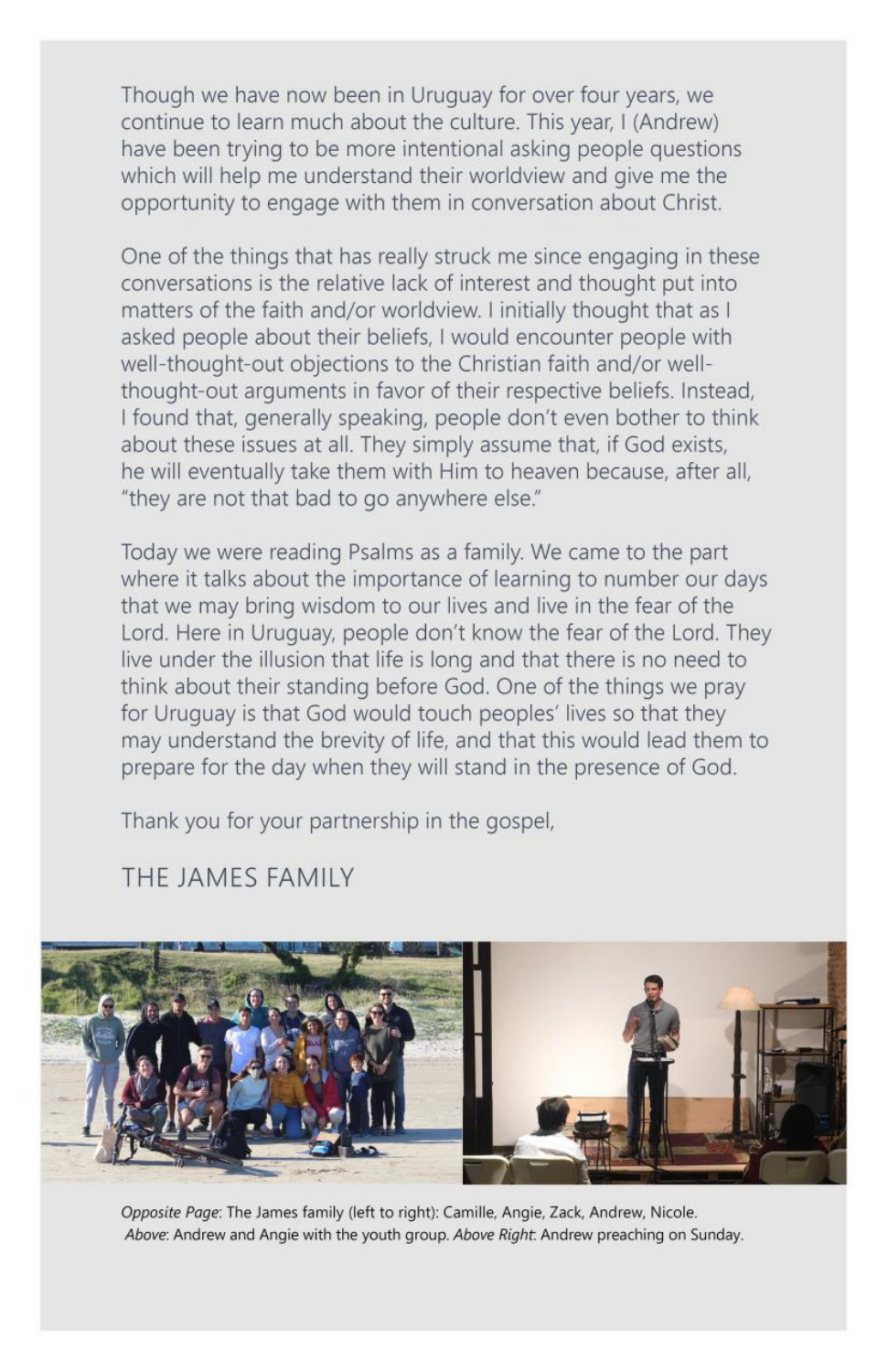

### **Mark & Patti Bean, Peru, United States**

Join Mark and Patti in praise that God's Word getting out to more and more people. Pray that it will have a life-changing impact on people's lives. Pray for Mark and Antonio as they begin checking the book of Job

together. Pray for their working relationship and for their interaction with the team in Peru. Thank God that Mom Bean's facility has opened to visitors again. Pray that she might know she is well-loved as both her abilities and memories diminish.

**Guinea-Bissau (Africa).** Population: 2,064,988, Believers: 1.6%. Church leadership is solid, mature, and indigenous, with increasingly well-organized training programs for general discipleship and for pastoral training. But poorer and more remote rural congregations are much less appealing to workers and are therefore neglected. Those who do minister rurally must often care for several congregations at once. Pray for the vision of the evangelical Church to be fulfilled, and for trained, passionate national workers to go to the remote and unreached parts of Guinea-Bissau and to the entire region.



### **B & J, United States**

Please pray for B & J who have been regularly praying about returning overseas, most recently to Almaty, Kazakhstan. For the past year and half their former teammates have been praying for an open door among the

Uyghur people concentrated in that city. Travel restrictions have prevented them from leaving, but in the meantime, they have been building a team of three families and two singles who are preparing to go. This waiting period has also allowed the team to raise more funds for establishing a context, along the lines of a business and Bible center, where God's Word can be shared among the Uygur. This past November B & J were able to spend time with these teammates and hear more about what the Lord has been doing. Recently their teammates were asked if they knew anyone who could help with Bible translation needs among the Uyghur. Please pray with B & J and their little ones as they sense God is opening a door for them to join this team in sharing the gospel with those who have never heard.

**Guyana (South America).** Population: 745,024, Believers: 19.8%. Ministry among young people is vital because family life, further education, employment, and the future in general are great challenges. Most evangelical denominations have work among youth. Praise God for many decisions to follow Jesus; pray for effective discipleship. **Iceland (Europe).** Population: 370,487, Believers: 3.8%. The majority of Icelanders are Christian, but only nominally so. Biblical Christianity and a lifestyle of following Christ are alien concepts to most. Some of the more isolated areas are spiritual wastelands, with almost no active Christianity at all. Ask the Lord to break into Icelandic society and orchestrate a revival that touches every person and aspect of life.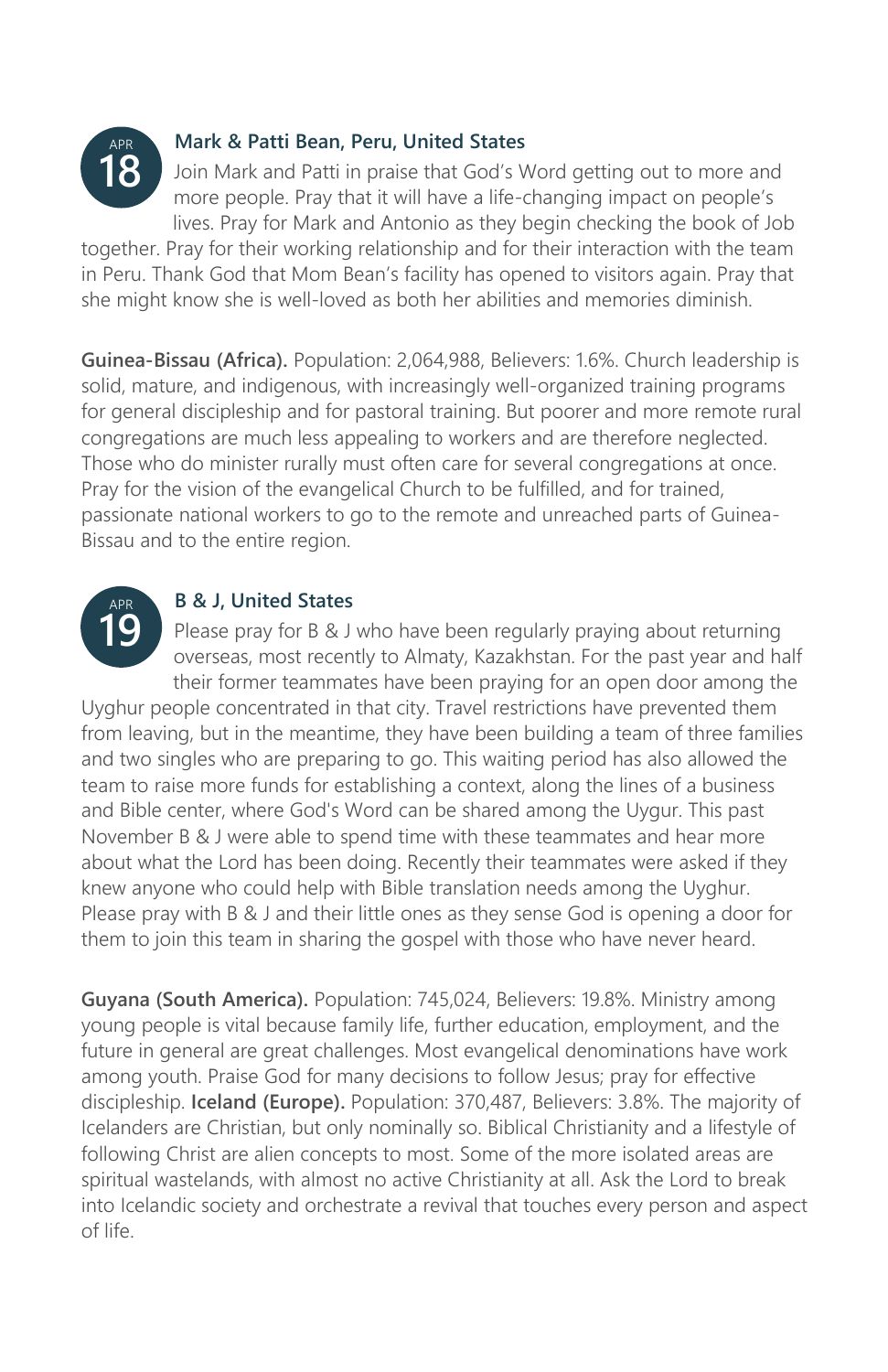

### **Kep & Debbie James, Bolivia**

Pray for Kep and Debbie as they return to Bolivia sometime in April. This has been a good home assignment, and the Lord gave them a wonderful time with family and friends at Parkside Church. Pray for Debbie and her

team as they plan the 2021 ILC Church women's ministry. One of the key leaders of the ministry has left La Paz, making things more difficult. Pray for gospel impact in many lives as they evangelize and disciple women in La Paz. Pray for Pastor Pepe and the elders of the ILC Church in La Paz—that they will be passionate about Jesus, focused on the gospel in their preaching and teaching, and growing in gospel outreach.

**Haiti (Caribbean).** Population: 11,722,392, Believers: 16.0%. Missions plays a valuable supportive role to the national Church. Upheavals and violence have forced most missionaries out of the country at one time or another; many never return. Pray for these servants of the Lord, for their testimony and service, and that they may contribute to the maturing of the Haitian Church.



### **Parkside Church Westside, United States**

There is a fresh sense of hope and excitement as they are catching glimpses of the light at the end of the pandemic tunnel. Please pray for wisdom and guidance as they begin to think through what safely

"reopening" will look like in the coming weeks and months. Part of this process will include resuming ministry for younger children. Please pray that this transition would go smoothly, that it would be a blessing to families, and that the number of volunteers needed to make it happen will be provided. Parkside Westside is grateful for our faithful prayers.

**Honduras (Latin America).** Population: 9,136,431, Believers: 23.0%. Foreign mission agencies can still play a key role in training and development, specialized ministries, and in holistic projects, for which there are many openings. Pray for humble sensitivity and for a legacy of raising up and empowering Honduran leadership and initiatives.



### **Wes & Nancy Collins, Guatemala, Peru, United States**

Minority languages like Mam, Quechua, Cherokee, Navajo, among many others, are easily overlooked when resources are divvied up for outreach, Bible study, virtual meetings, and radio programs. Pray particularly that

funds could be raised locally. Pray also that God would give insight and wisdom to those trying to get the Word out to local communities amid the pandemic.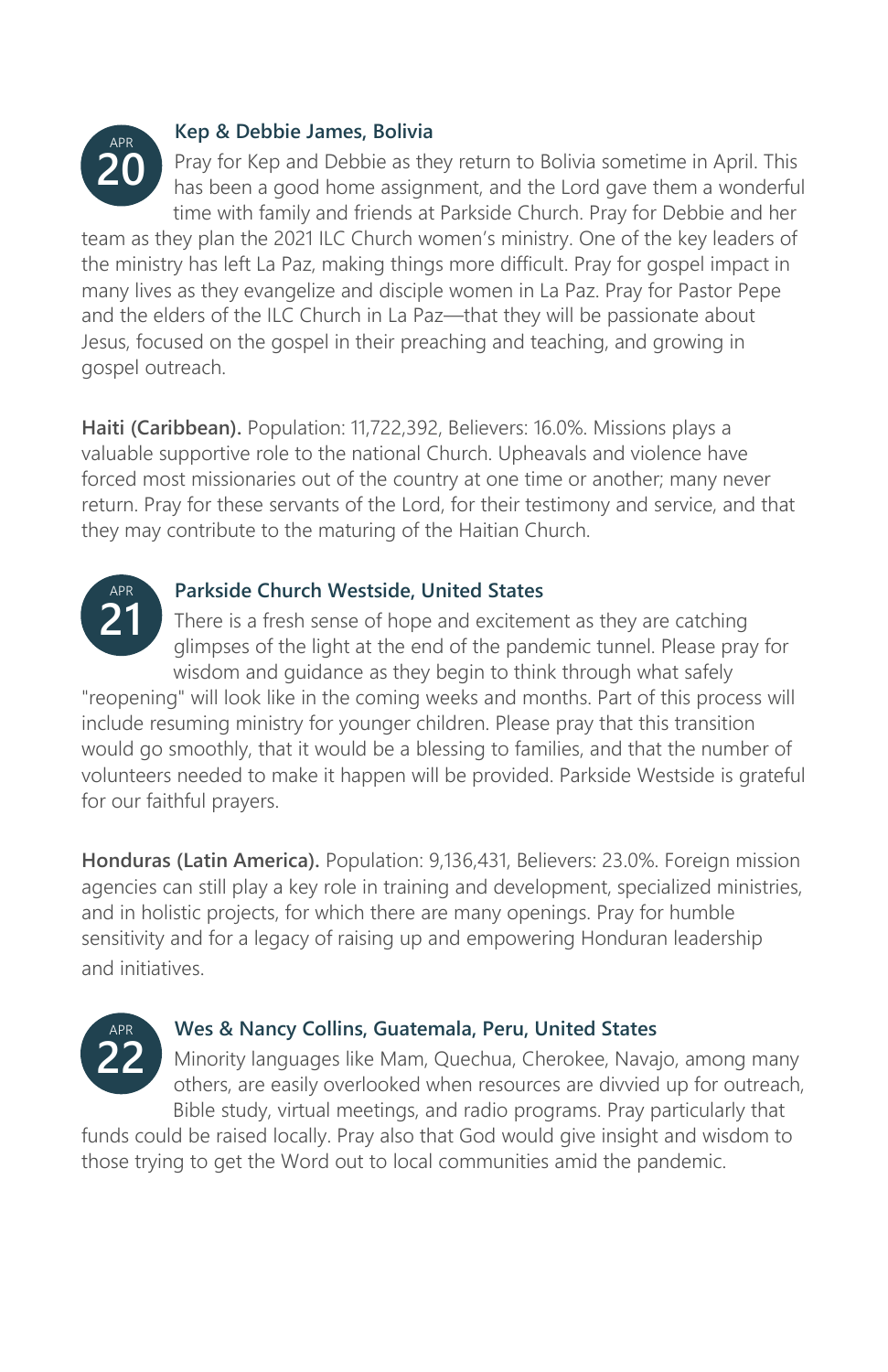**Hungary (Europe).** Population: 9,766,105, Believers: 2.8%. Hungarians have lost contact with the gospel, despite enjoying a rich theological history. They seek answers in many places: materialism, hedonism, alcohol, and increasingly, false religion. Postmodern mentalities predominate. Pray for all falsehoods and empty philosophies to be exposed as such and for Christ to be exalted as the truth in this historically Christian nation. Pray that Hungarians might see the truth of the gospel and the freedom it beings through Jesus.



### **Jon (& Ruthie), Ambassadors Football, United States**

God has given Ambassadors Football an incredible opportunity to reach immigrant youth in Akron with the gospel. Pray for them as they reach out to youth from around the world who live here in Northeast Ohio.

Pray for the global leadership team to remain close to God in everything they do, say, and think. Continue to pray for the team of people who are working on new Bible curriculum for children.

**India (Asia**). Population: 1,367,224,576, Believers: 2.2%. India has more unreached individuals than any other nation. Christians in India are unequally spread—the south and northeast have a much higher proportion of Christians than the more populated north and west. Thirteen states in North India are less than 1% Christian. Pray that the Church worldwide might rise to this task. Training Christian workers is an important need that is immediately urgent and essential in the long-term. The life and health of the church depend on the proper development of pastors, teachers, evangelists, and missionaries. In churches, poor discipling and lack of teaching and modeling of biblical life and leadership are problems. There are over 100,000 full-time workers in India; about half are pastoring local churches. There is, on average, one trained pastor for every six congregations.



### **Church Plant Training Ministry in Asia**

Amid so much devastation, pray that the DBI staff and students would persevere in the Lord. Pray that there would be no fear or discouragement. Pray they would continue to serve the Lord faithfully at

any cost. The land for the new training center was registered last October. Their goal is to complete construction by June and start offering residential courses by July. Pray that this work will be able to continue unhindered so that as many people as possible are reached with the gospel message.

**The Islands of Indonesia (Asia).** Population: 254,217,770, Believers: 5.6%. The challenges within the Church are no less serious than those outside it. While praising God for Christian growth, pray also for the overcoming of these weaknesses: nominalism, failure of discipleship, theological error in the Church, foreign expressions of Christianity, and the rejection new believers from a Muslim background face for following Jesus.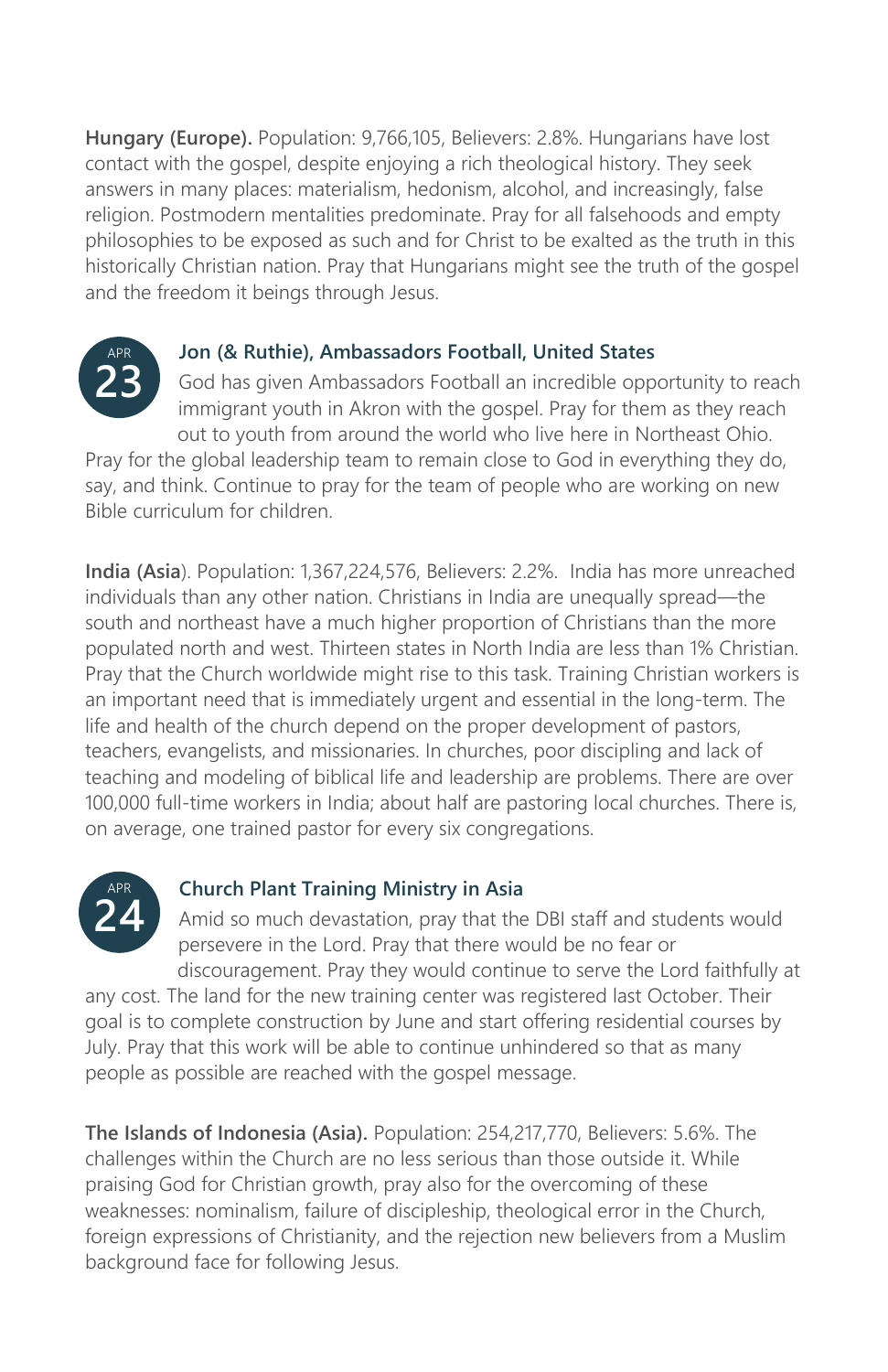

### **Fieldstone Counseling, United States**

Pray as their leaders host several special events this spring on the topics of marriage, ministry, and caring for survivors of abuse. Their desire is to reach a wide audience of laypeople and ministry leaders,

equipping them with biblical wisdom to care for and serve their local communities. Please continue to pray for the preservation and encouragement of both the counselors and counselees as they meet for counseling.

**Iran (Asia).** Population: 83,740,317, Believers: 0.2%. Young people are particularly responsive to the gospel. With nearly two-thirds of the population under age 30, with disillusionment at an all-time high, and with frustrated desires for freedom, there is a unique window of opportunity to impact this generation with the liberating good news about Jesus. Political, economic, and social frustrations are often expressed in resentment against the regime and in increasing hedonism and materialism. Pray that the unmet longings of their hearts might be fulfilled as they meet Christ. Already, much of the underground church is made up of this younger generation.



### **Chris & Leanne Harrington, Japan**

Chris and Leanne are grateful for our continued encouragement and faithful prayers. K-kun is a fun, inquisitive sixth grade boy who Mark met at an event in town. He has asked multiple times to come to church with

them, but his parents have refused. Chris and Leanne understand because they have not yet met his parents. Please pray that they can develop a relationship with K-kun's parents and that they would allow him to come to church.

**Iraq (Asia).** Population: 40,227,611, Believers: 0.2%. Leadership for the churches is an increasingly desperate need. Many good leaders have fled the country; many others are dead, specifically targeted by Islamists. Much of the pastoring and discipling is handled by Christian widows of slain leaders; pray for their equipping and enabling. With a young population and many Muslims coming to faith, leaders gifted in discipleship and teaching are crucial. Pray for the return of leaders who have fled, for the development of new leaders, and for protection of all who shepherd God's people in Iraq.



### **E & J, Missionaries in Training, United States**

Pray that they would be faithful and diligent as they work on learning Arabic. Pray for their language helpers and friends in the community. Pray that they would rely on the Lord and walk in the power of his

Spirit. Please pray that God will rescue their children and give E & J wisdom and courage in parenting. Pray that God will bless their marriage.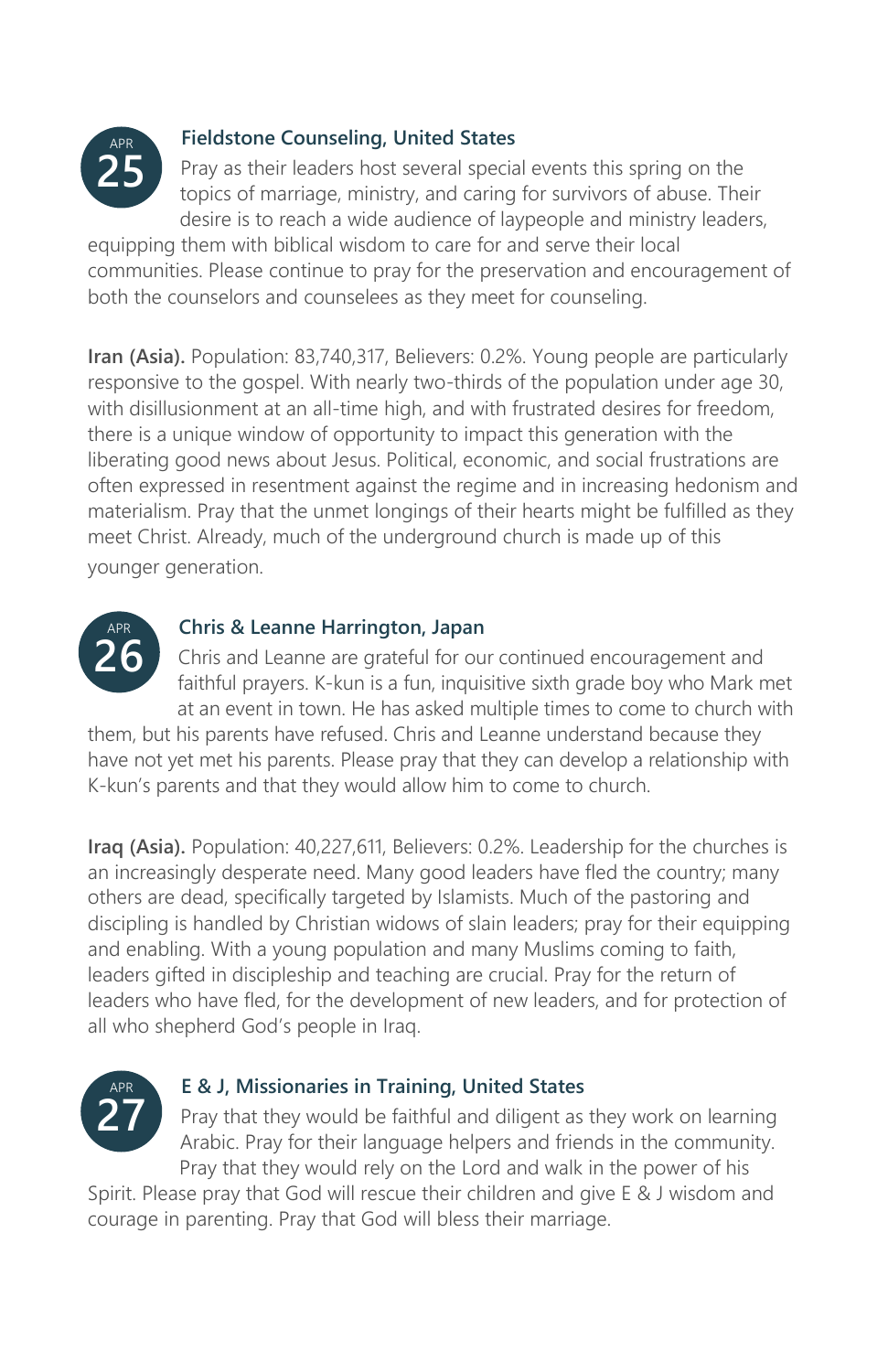**Ireland (Europe).** Population: 5,145,254, Believers: 1.5%. Evangelicals are experiencing sustained growth. The immigration surge contributed to this, with around one-third of evangelicals coming from non-Irish ethnicities. Pray for unity amid the new diversity, continued growth, good Bible-trained leadership, and for the further development of holistic ministry. Pray that evangelicals might be salt and light in their communities and demonstrate the whole gospel by word and by deed.



### **Andrew & Angie James, Uruguay**

Andrew and Angie had hoped to begin a new ESI group in March; however, due to challenges with COVID-19 and other issues, they were unable to do so. Pray that they can start the group by June or July.

Pray also that God will continue to give them wisdom, courage, and love as they serve the people God brings their way.

**Israel (Asia).** Population: 8,306,679, Believers: 0.4%. The Jewish mindset toward Christianity, often characterized by animosity and part of a long and painful history, is a barrier to be overcome. "Christian" nations are seen to be destroyers of the Jewish nation whether by persecution or by proselytization. Pray that the gospel may be understood as a fulfillment of their Jewish heritage and pray that a widespread turning to their Messiah might come. Those who oppose the gospel are more active than ever; pray also that all attempts to restrict religious freedom and to deny the Jewish identity of Messianic believers may ultimately cause even more Jews to come to faith



### **Pastoral Assistants (PAs), Bolivia**

Pray for the Pastoral Assistant volunteers studying 16 hours each week preparing messages and preaching through the book of Romans in Santa Cruz: Daniel Cabrera, Yorch Cronenbold, Miguel Ortiz, Paolo

Paris, Rolando Ruiz, and Aldruin Tapia; and in La Paz: Jonathan Ascarraga, Gerson Calderon, Albaro Cruz, Roberto Garcia, Juan Lopez, Pando Melendez, Miguel Perez, Edwin Quisberth, Gabriel Rodriguez, Miguel Rueda, Freddy Soliz, and Luis Velasquez. God is using these men to impact increasing numbers of churches. Pray for their health as they minister amid the pandemic.

**Italy (Europe).** Population: 60,408,428, Believers: 1.1%. Many challenges and difficulties remain, and progress is invariably slow. Some encouraging glimmers of hope, however, need to be earnestly prayed for: cooperation among churches, evangelism and outreach, missions vision still in its infancy, and immigration of believers into Italy.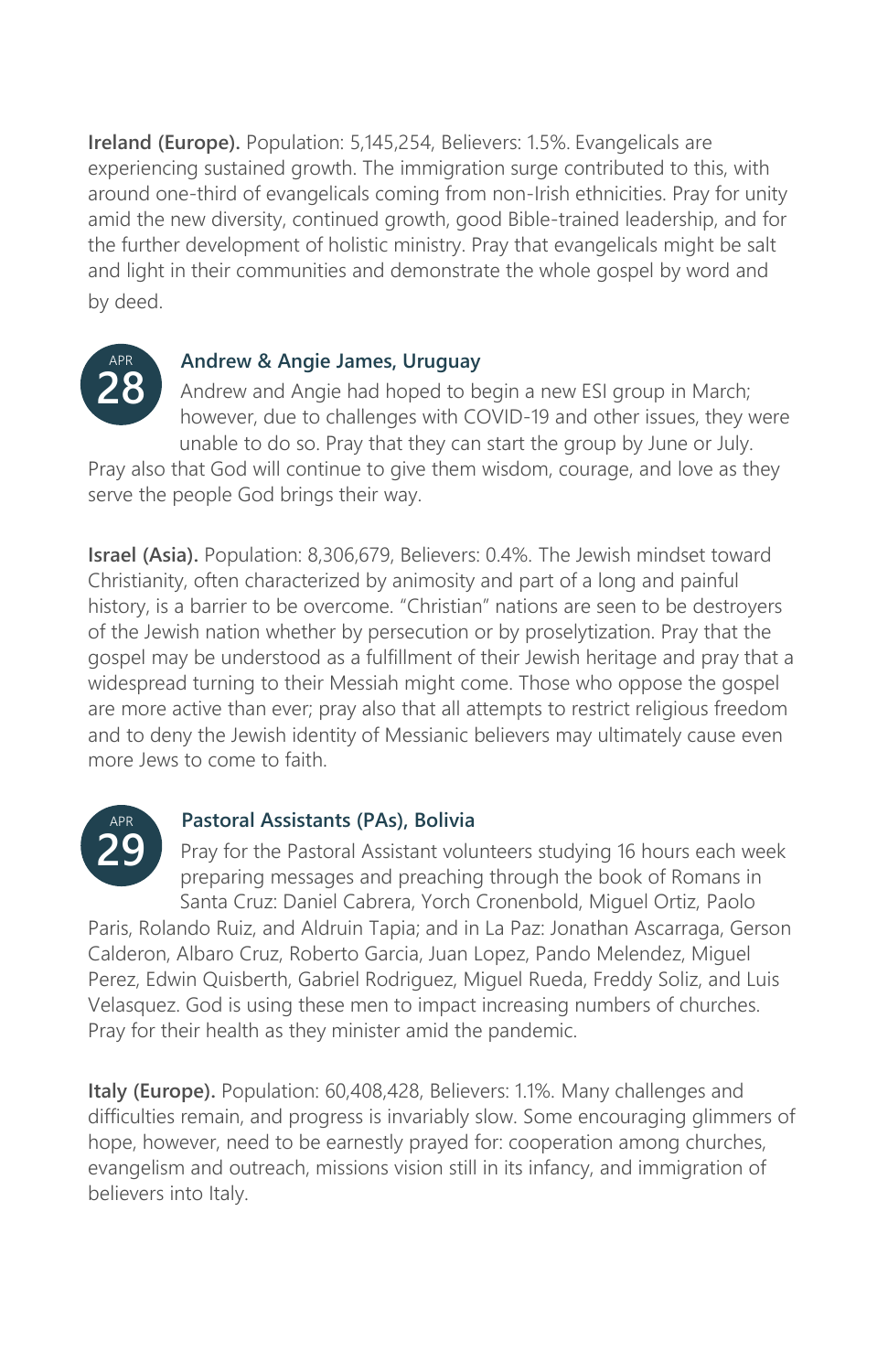

### **The City Mission, United States**

Please pray for peace in the hearts of the women and children at Laura's Home. Some children have returned to in-person schooling while others are continuing remote learning, with challenging academic

adjustments for all. The men at Crossroads now have access to mental health and substance abuse services through Ohio Guidestone. Pray that these men will find help to overcome the struggles that brought them to Crossroads. Pray for permits so construction can proceed in the relocation of program spaces and sleeping quarters. City Mission is very grateful for the 22 volunteers who attended their orientation class. Pray that these new volunteers will become fully connected with the ministry. Pray for intern interviews for the summer semester.

**Jamaica (Caribbean).** Population: 2,834,321, Believers: 28.0%. The country finds itself in the midst of moral and social collapse. Powerful South American drug cartels, using Jamaica as a transshipment point for cocaine destined for the USA, wield great influence. This fuels violence, putting Jamaica fourth globally for murders per capita. As part of an anti-corruption drive, the government has invited greater participation from churches. Pray that government and church leaders may reject compromise. Pray for courage, moral integrity, and determination to turn the country back to God.

*Global prayer requests taken from Mandryk, Jason. Operation World : The definitive prayer guide to every nation. 7th ed. Colorado Springs, CO: Biblica Publishing, 2010. Used with permission.* 

*Scripture quotations are from the ESV® Bible (The Holy Bible, English Standard Version®), copyright © 2001 by Crossway, a publishing ministry of Good News Publishers. Used by permission. All rights reserved.*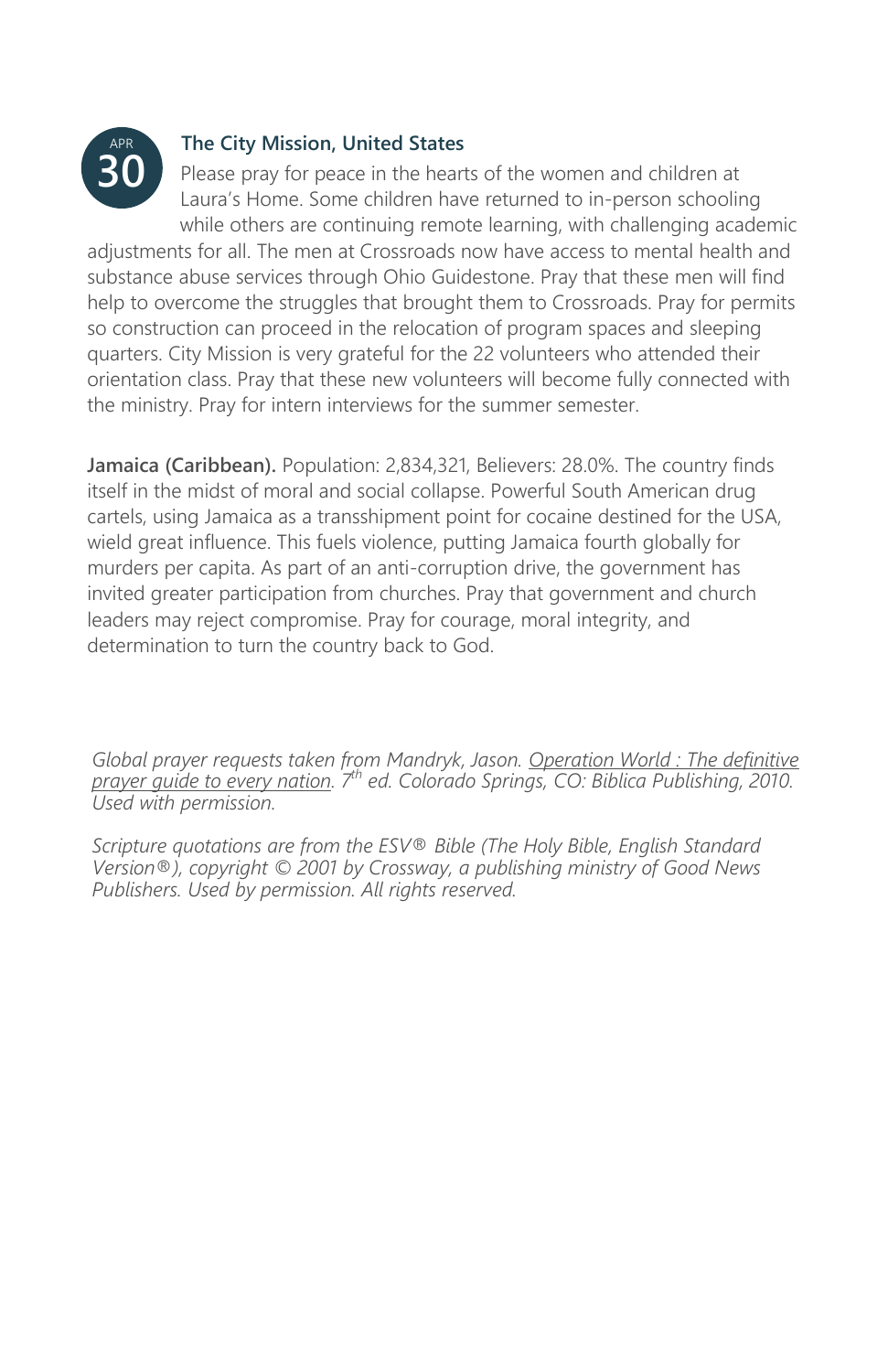# **Missions: More than Money**

Several years ago the elders at Parkside moved from supporting many people with a little bit of funding to supporting a smaller amount of people with a lot of funding. The idea behind this transition was to strengthen the relationship between our church and our missionaries, that we might adequately care for them while on the field and that they might sharpen our desire to see unbelievers reached for Christ.

Practically, this means that our primary approach is now to cover 100% of our missionaries' financial needs so that they can focus their time and energy on their ministry rather than on raising support. When they are home, we provide housing and transportation. When they are away, we speak with them regularly and highlight their activity through various avenues so that our people can stay abreast of their progress and enter into their work by praying for them. Our role does not replace the work of mission agencies, but we seek to provide our missionaries with ongoing care in one place so that they might be most effective for the Kingdom.

As detailed in the pages that follow, we still offer partial financial support to some of the missionaries who we had been partnering with before the transition, as well as some other organizations and individuals.

Learn more about our missionaries and locate contact information for them at www.parksidechurch.com/missions.

### Full Financial Support of Parkside Missionaries

| Japan                | Chris & Leanne Harrington            |
|----------------------|--------------------------------------|
| Uruguay              | Andrew & Angie James                 |
| <b>Bolivia</b>       | Kep & Debbie James                   |
| <b>United States</b> | E & J, Missionary Couple in Training |

### Partial Financial Support of Parkside Missionaries

| <b>Peru/United States</b>    | Mark & Patti Bean   |
|------------------------------|---------------------|
| Guatemala/Peru/United States | Wes & Nancy Collins |
| Mexico/United States         | Mike & Joan Ross    |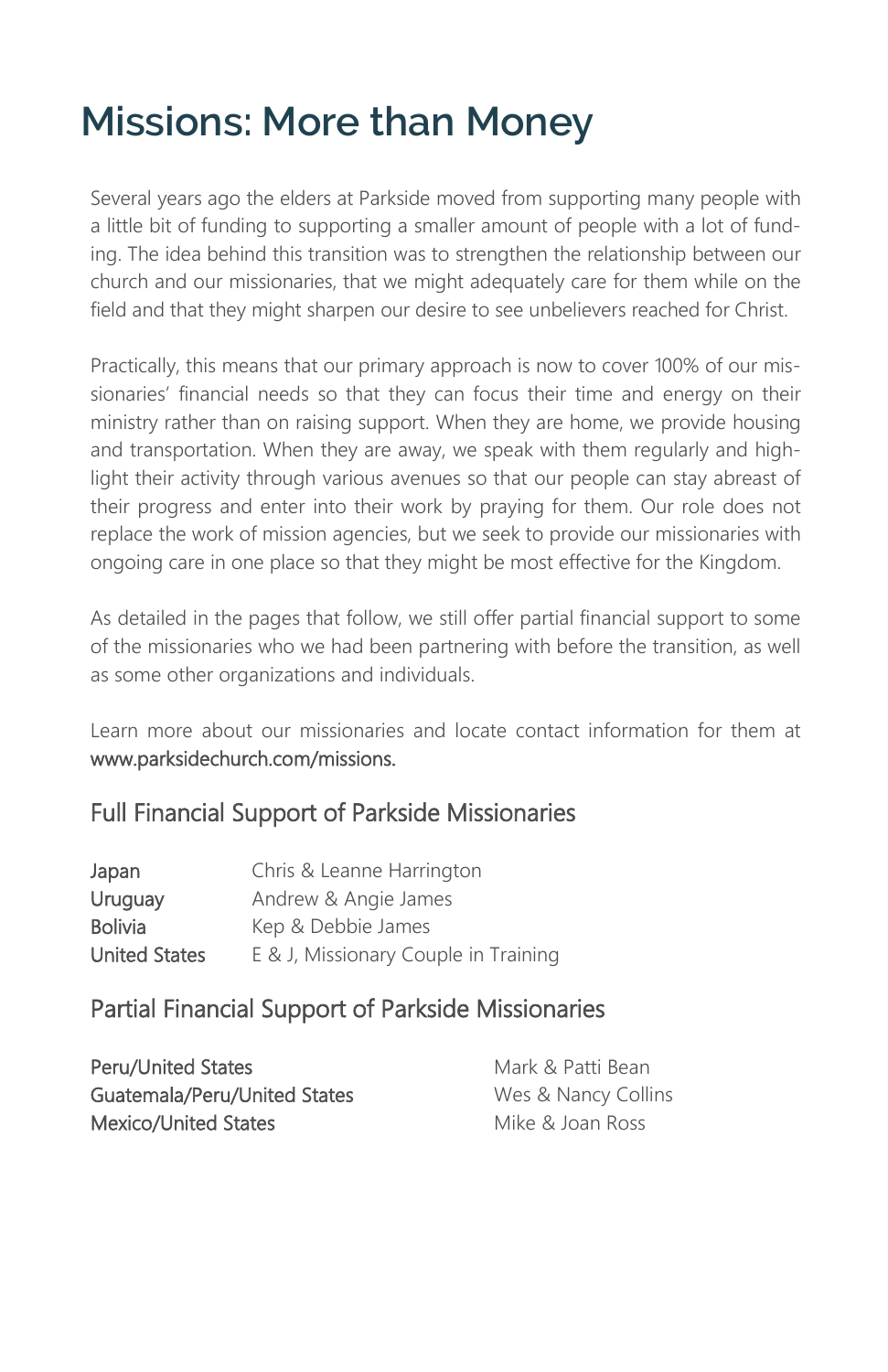### Financial Support of Nationals

#### **Bolivia**

• 18 Bolivians serve as Pastoral Assistants (PAs), a pastor-in-training role. The PAs receive differing levels of support from Parkside Church depending on how long they have been involved and how they are serving.

• Equipping Servants International (ESI) is a three-year, part-time course designed to teach people how to think and live Biblically. ESI has 2,200 graduates since 2002 and 2,050 active participants in 175 groups in 15 countries: Argentina, Bolivia, Brazil, Chile, Colombia, Ecuador, Guatemala, Mexico, Paraguay, Peru, Spain, Sweden, Switzerland, Uruguay and Venezuela. Parkside Church has and continues to assist in providing participants with the required materials.

#### **Mexico**

- 2 Mexican Pastoral Assistants, Edgar (& Lety) Rivera and Neri (& Karina) Rivera, receive partial financial support from Parkside. They are currently teaching 75 Mexicans to think and live Biblically through the Equipping Servants International (ESI) program in Oaxaca, Chiapas, and Tapachula.
- 20 full-time Indian missionaries were trained by the Delhi Bible Institute and sent to Northern India, fully supported by Parkside Church. **Asia**
	- 12 Indian students are enrolled in a 9-month full-time preaching training course, fully supported by Parkside Church.
- Johannes (& Mathapelo) Thaele, a South African pastor working fulltime with children & teens in the farm schools of Bloemfontein, receives full financial support from Parkside Church. **South Africa**

### Financial Support to Mission Agencies

Christian Counseling Educational Foundation Fieldstone Counseling Health for Her Cleveland (formerly Alternaterm) lndigenous Church-Planting

Parkside Church Westside **Parkside Church Westside** Scranton Road Bible Church Shoreline Church The City Mission The City Mission

Financial Support to Mission Individuals

Emily (& Blake) Ackerson Amy Cottle Jon (& Ruthie) Matt (& Laura) Pheneger

**Organization** 

### **Parkside Church funding of Missions in 2019: \$2.8 million**